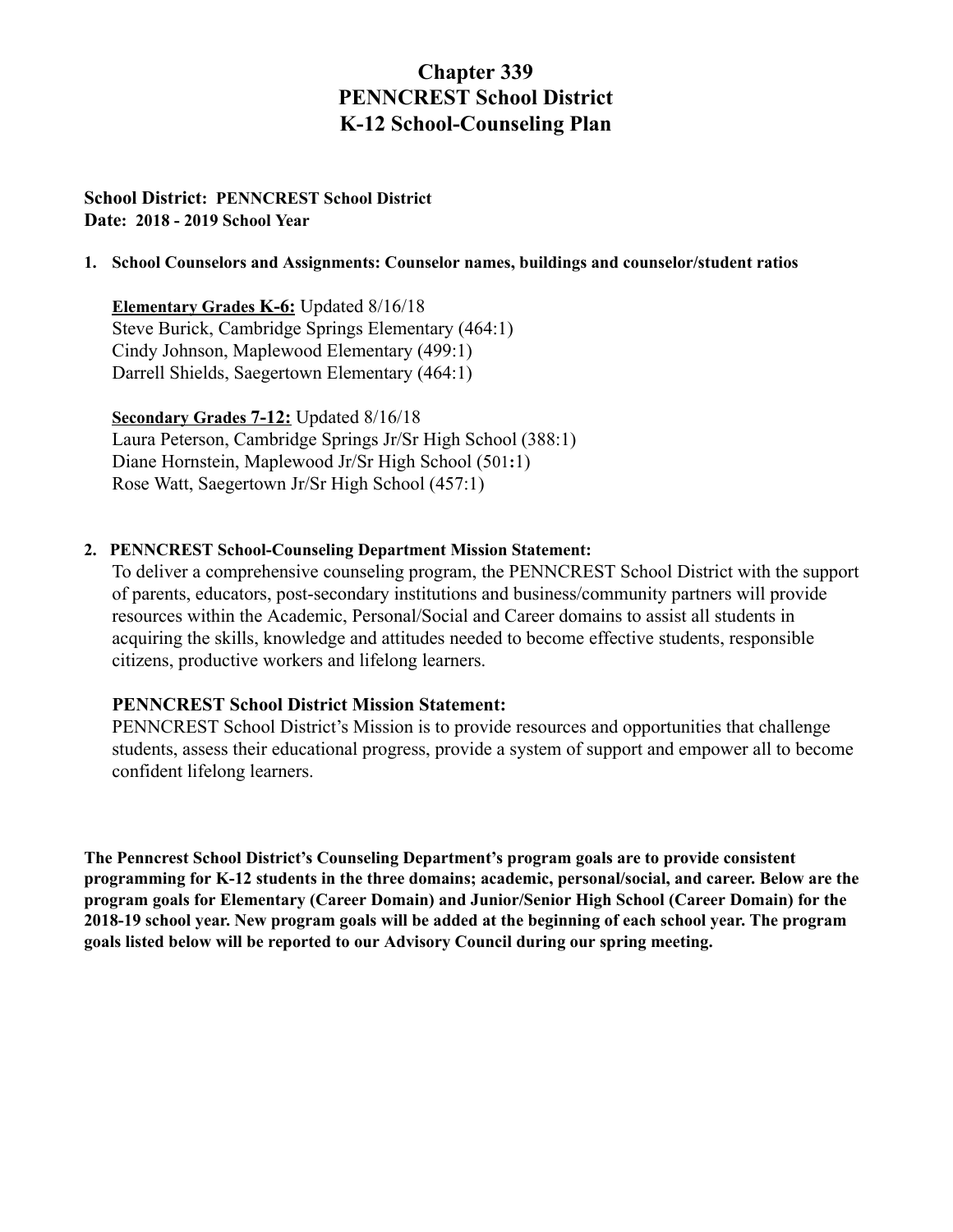**Initiate a Career Speaker Series (Career Cafe) for students in grades 3-6.** 

| <b>Specific Issue</b><br>What is the specific issue based on our<br>school's data? | Students in grade 3-6 have a limited amount of<br>knowledge of career opportunities in the local area. Some<br>students may choose a career based on portrayal in the<br>media, familial expectations and/or perceived income,<br>rather than their personal interests. |
|------------------------------------------------------------------------------------|-------------------------------------------------------------------------------------------------------------------------------------------------------------------------------------------------------------------------------------------------------------------------|
| Measurable<br>How will we measure the effectiveness of our<br>intervention?        | Students will complete a Career Cafe exit ticket after<br>presentation in complete.                                                                                                                                                                                     |
| <b>Attainable</b>                                                                  | 100% of students in grades 3-6 will attend at least 1                                                                                                                                                                                                                   |
| What outcomes would stretch us but is still                                        | career cafe lunch. There will be 10 offerings of the career                                                                                                                                                                                                             |
| attainable?                                                                        | cafe.                                                                                                                                                                                                                                                                   |
| <b>Results-Oriented</b>                                                            | Process – The school counselor will coordinate speakers                                                                                                                                                                                                                 |
| Is the goal reported in results-oriented data                                      | and develop a schedule                                                                                                                                                                                                                                                  |
| (process, perception and outcome)?                                                 | Perception – Students will have a question and answer                                                                                                                                                                                                                   |
| Process-Interventions used, # of students                                          | period of time with each presenter. Students will give                                                                                                                                                                                                                  |
| involved, # of staff involved in programs.                                         | school counselor feedback reguarding what they learned.                                                                                                                                                                                                                 |
| Perception-Beliefs, attitudes, knowledge                                           | Outcome – Students in grades 3-6 will sign up for at least                                                                                                                                                                                                              |
| (survey)                                                                           | 1 career cafe speaker lunch.                                                                                                                                                                                                                                            |
| Outcome-What changed.                                                              |                                                                                                                                                                                                                                                                         |
| <b>Time Bound</b>                                                                  | The goal will be accomplished by the end of the                                                                                                                                                                                                                         |
| When will our goal be accomplished?                                                | 2018-2019 school year.                                                                                                                                                                                                                                                  |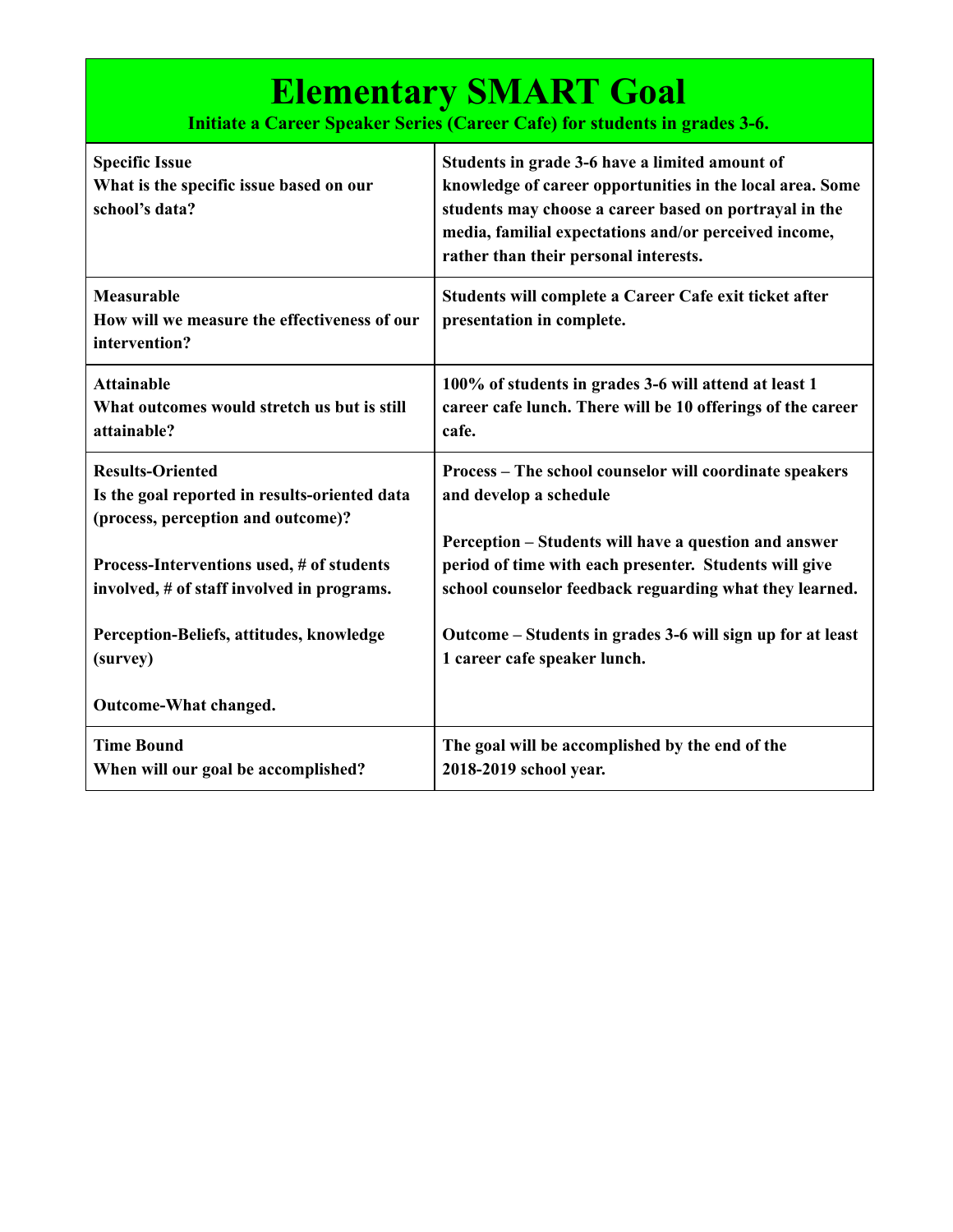**Increase number of career lessons taught in grades grades K-2** 

| <b>Specific Issue</b><br>What is the specific issue based on our<br>school's data? | Currently, grades K-2 do not have a career awareness<br>curriculum. Students are unable to identify their<br>"sparks," as well as demonstrate understanding of what<br>a "job path" is. |
|------------------------------------------------------------------------------------|-----------------------------------------------------------------------------------------------------------------------------------------------------------------------------------------|
| Measurable                                                                         | Students will be able to identify their "sparks" along                                                                                                                                  |
| How will we measure the effectiveness of our                                       | with increasing their understanding of what a "job                                                                                                                                      |
| intervention?                                                                      | path" is.                                                                                                                                                                               |
|                                                                                    | The effectiveness of the intervention will be measured by<br>pre/post test assessements                                                                                                 |
| <b>Attainable</b><br>What outcomes would stretch us but is still<br>attainable?    | 9 career lessons will be presented in grades K-2 at each<br>elementary school.                                                                                                          |
| <b>Results-Oriented</b>                                                            | Process - Each elementary school counselor and                                                                                                                                          |
| Is the goal reported in results-oriented data                                      | technology teaher will teach 9 career awareness lessons                                                                                                                                 |
| (process, perception and outcome)?                                                 | in grades K-2.                                                                                                                                                                          |
| Process-Interventions used, # of students                                          | Perception – Pre/post test surveying results for grades                                                                                                                                 |
| involved, # of staff involved in programs.                                         | 1-2 will be collected for each student (Not                                                                                                                                             |
| Perception-Beliefs, attitudes, knowledge                                           | Kindergarten).                                                                                                                                                                          |
| (survey)<br>Outcome-What changed.                                                  | Outcome – The succuss of the program can be<br>determined by an increase in student scores collectively<br>across the district.                                                         |
| <b>Time Bound</b>                                                                  | The goal will be accomplished by the end of the                                                                                                                                         |
| When will our goal be accomplished?                                                | 2018-2019 school year.                                                                                                                                                                  |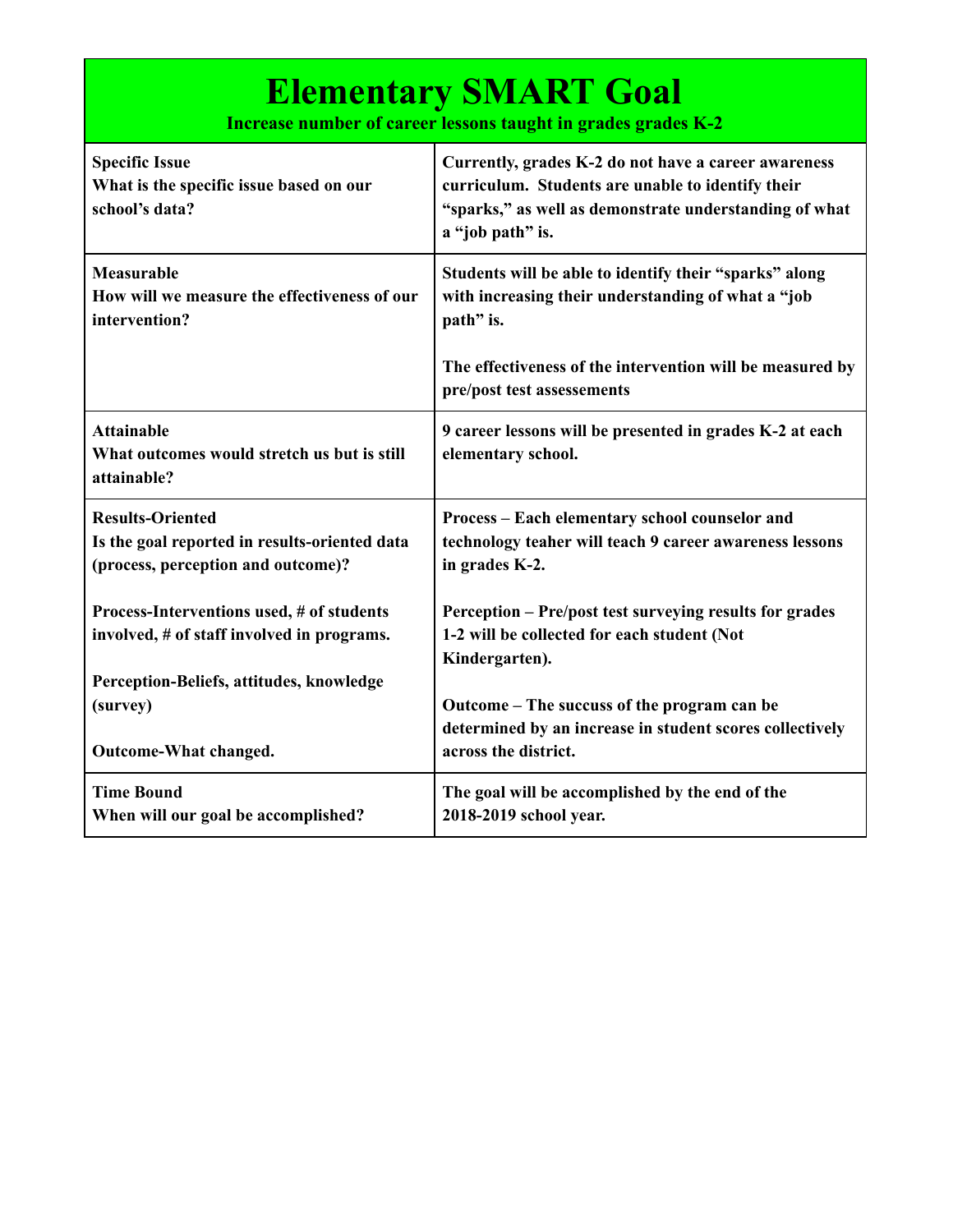**5th Grade Visit from Crawford County Career & Technical Center**

| <b>Specific Issue</b><br>What is the specific issue based on our<br>school's data?                             | In order to increase student career awareness, All<br>Penncrest School Districts 5th grade students will attend<br>a presentation by students and teachers from the<br><b>Crawford County Career &amp; Technical Center.</b> |
|----------------------------------------------------------------------------------------------------------------|------------------------------------------------------------------------------------------------------------------------------------------------------------------------------------------------------------------------------|
| <b>Measurable</b><br>How will we measure the effectiveness of our<br>intervention?                             | Students will complete a "5th Grade CCCTC Visit Exit<br>Ticket." This exit ticket will include what they learned at<br>the presentation, and what program interested them the<br>most.                                       |
| <b>Attainable</b><br>What outcomes would stretch us but is still<br>attainable?                                | The CCCTC presentation will be held in each<br>elementary school. This is coordinated between the<br>school counselor and the CCCTC counselor. The goal is<br>to have 80% of students participate.                           |
| <b>Results-Oriented</b><br>Is the goal reported in results-oriented data<br>(process, perception and outcome)? | Process – All 5th grades will be given the opportunity to<br>attend the CCCTC presentation.                                                                                                                                  |
| Process-Interventions used, # of students<br>involved, # of staff involved in programs.                        | Perception – Students will complete an Exit Ticket<br>Feedback Form asking them to reflect on the<br>presentation and documenting what they learned.                                                                         |
| Perception-Beliefs, attitudes, knowledge<br>(survey)                                                           | Outcome - Each student will complete the "5th Grade<br><b>CCCTC Visit Exit Ticket."</b>                                                                                                                                      |
| Outcome-What changed.                                                                                          |                                                                                                                                                                                                                              |
| <b>Time Bound</b><br>When will our goal be accomplished?                                                       | The goal will be accomplished by mid-October of the<br>2018-2019 school year.                                                                                                                                                |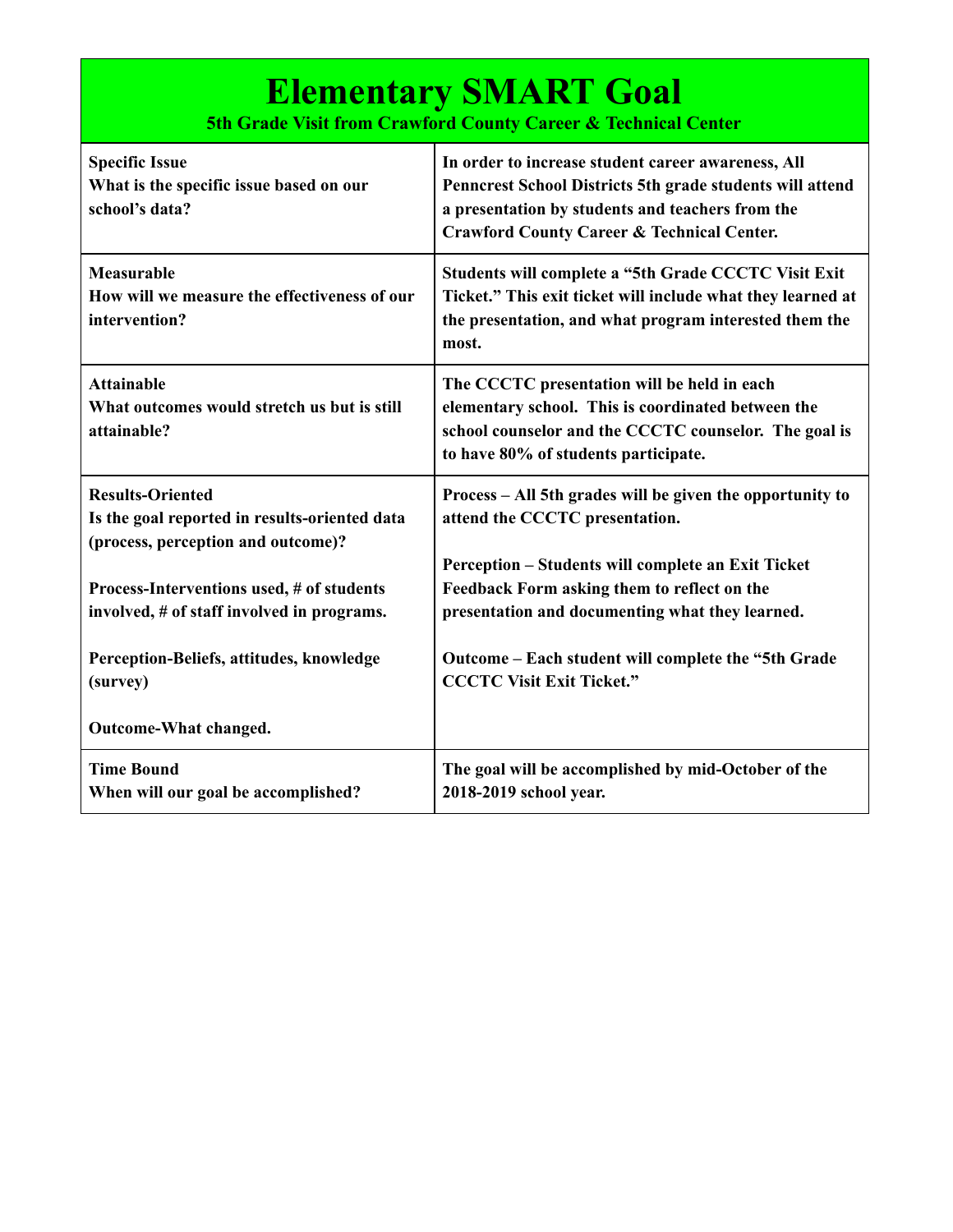**6th Grade Visit to the Crawford County Career & Technical Center**

| <b>Specific Issue</b><br>What is the specific issue based on our<br>school's data?                             | In order to increase student career awareness, All<br>Penncrest School Districts 6th grade students will attend<br>a tour of the Crawford County Career & Technical<br>Center (CCCTC).                                                                                     |
|----------------------------------------------------------------------------------------------------------------|----------------------------------------------------------------------------------------------------------------------------------------------------------------------------------------------------------------------------------------------------------------------------|
| Measurable<br>How will we measure the effectiveness of our<br>intervention?                                    | <b>Students will complete a "CCCTC Post-Visit</b><br>Reflection." This exit ticket will include what program<br>interested them the most, along what school subjects,<br>extracurricular activities or community experiences will<br>help them to prepare for this career. |
| <b>Attainable</b><br>What outcomes would stretch us but is still<br>attainable?                                | The CCCTC tour will be held at the CCCTC. This is<br>coordinated between the school counselor and the<br>CCCTC counselor. The goal is to have 85% of students<br>participate.                                                                                              |
| <b>Results-Oriented</b><br>Is the goal reported in results-oriented data<br>(process, perception and outcome)? | Process – All 6th graders will be given the opportunity<br>to attend the tour at the CCCTC.                                                                                                                                                                                |
| Process-Interventions used, # of students<br>involved, # of staff involved in programs.                        | Perception - Students will complete a Post-Visit<br>Reflection Feedback Form asking them to reflect on the<br>presentation and documenting what they learned.                                                                                                              |
| Perception-Beliefs, attitudes, knowledge<br>(survey)                                                           | Outcome – Each student will complete the "6th Grade"<br><b>CCCTC Post-Visit Reflection Form."</b>                                                                                                                                                                          |
| Outcome-What changed.                                                                                          |                                                                                                                                                                                                                                                                            |
| <b>Time Bound</b><br>When will our goal be accomplished?                                                       | The goal will be accomplished by the end of the<br>2018-2019 school year.                                                                                                                                                                                                  |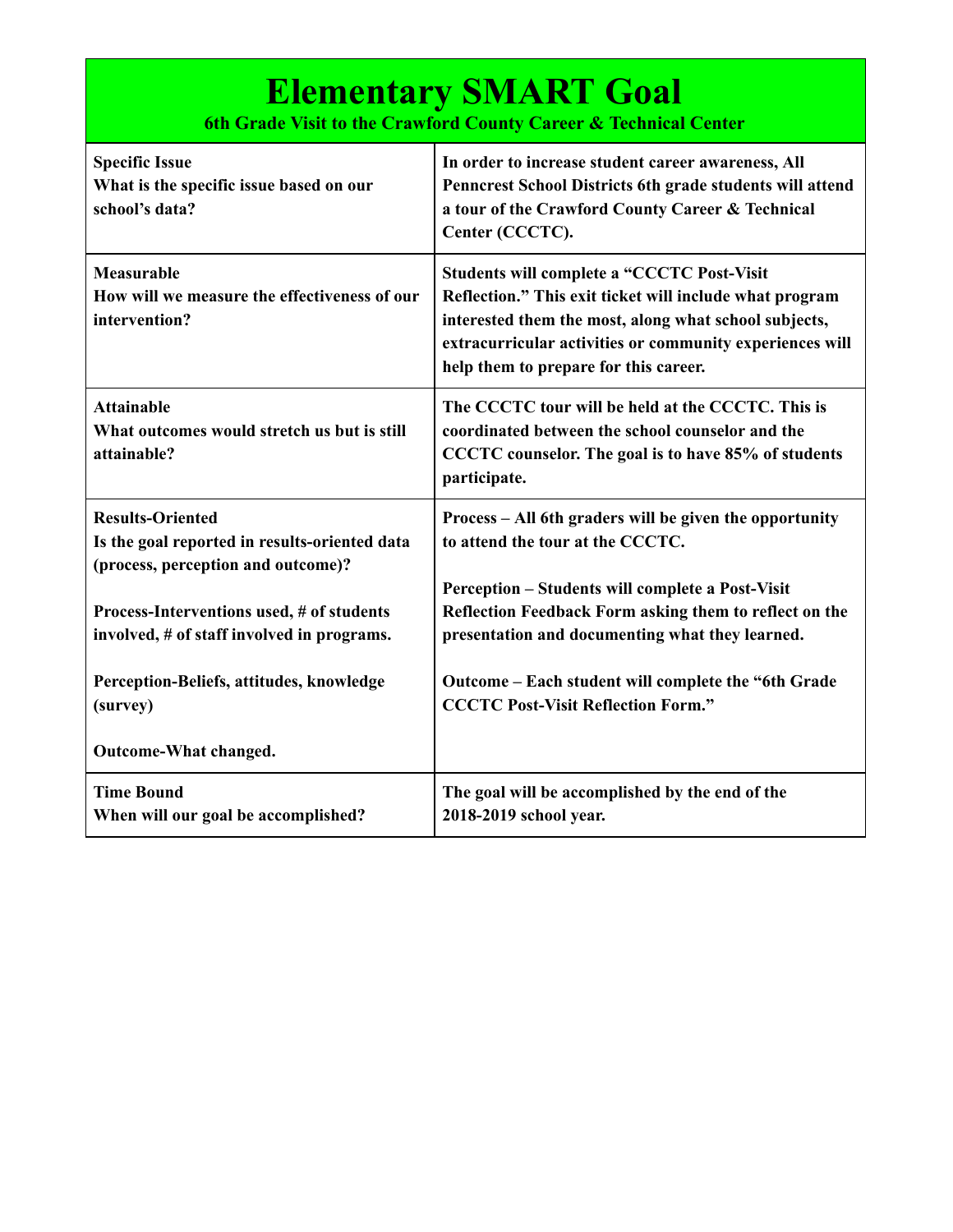# **Jr./Sr. High School SMART Goal**

| <b>Specific Issue</b><br>What is the specific issue based on our<br>school's data?                                                                                                                                                                                                         | Students are not exposed to the relationship between<br>coursework and career pathways before entering senior<br>high                                                                                         |
|--------------------------------------------------------------------------------------------------------------------------------------------------------------------------------------------------------------------------------------------------------------------------------------------|---------------------------------------------------------------------------------------------------------------------------------------------------------------------------------------------------------------|
| Measurable<br>How will we measure the effectiveness of our<br>intervention?                                                                                                                                                                                                                | Effectiveness will be measured by students creating an<br>individual career plan based on current career interest                                                                                             |
| <b>Attainable</b><br>What outcomes would stretch us but is still<br>attainable?                                                                                                                                                                                                            | 100% of 8th grade students will develop an individual<br>career plan with their counselor.                                                                                                                    |
| <b>Results-Oriented</b><br>Is the goal reported in results-oriented data<br>(process, perception and outcome)?<br>Process-Interventions used, # of students<br>involved, # of staff involved in programs.<br>Perception-Beliefs, attitudes, knowledge<br>(survey)<br>Outcome-What changed. | In the 2018/2019 SY, 100% of 8th grade students will<br>develop an individual career plan they can refer to year<br>to year when choosing courses and make changes based<br>on changes in their career goals. |
| <b>Time Bound</b><br>When will our goal be accomplished?                                                                                                                                                                                                                                   | Spring of 2019                                                                                                                                                                                                |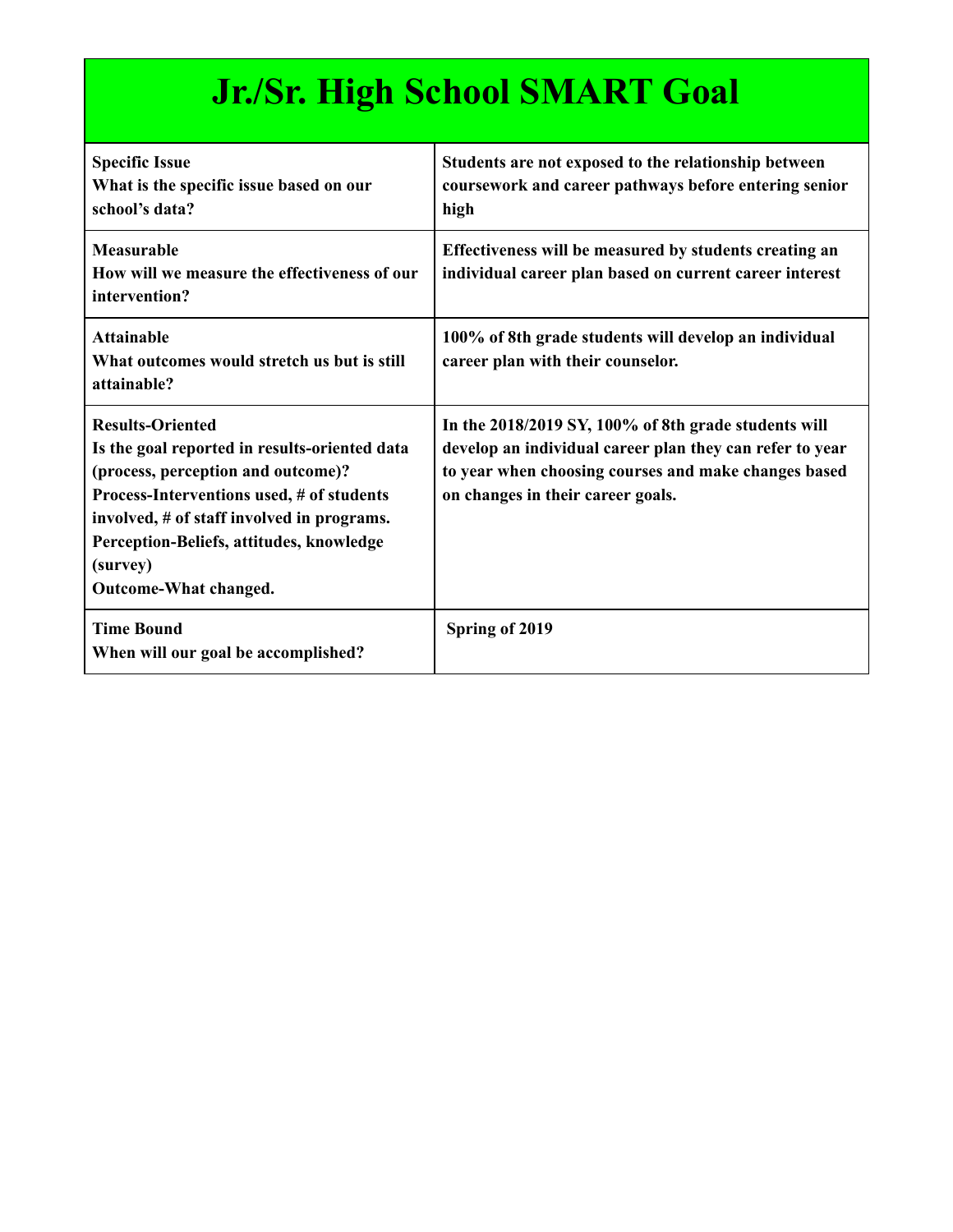#### **4. Stakeholders:**

#### **Parents**

We provide orientation and programs to new and transitioning students and their families, consultation and connection to community based resources and mental health providers, crisis intervention, and access to financial aid and post-secondary institutions.

Parents and Guardians support our students by holding their sons and daughters academically and socially accountable through monitoring their grades, discipline, and attendance reports, attending meetings, participating in advisory committees, and volunteering.

#### **Students**

Students are the main focus of our school counseling program. Our program is modeled to meet their individual academic, career, personal, and social needs. Students benefit by participating in PBIS, IST/SAP, MDT, 504 planning, mentoring, social skills groups, educational planning and course selection, student recognition programs. Ultimately the goal of the counseling program is to positively impact school climate and lives of each individual student.

Students help deliver the program through their involvement and participation in small and large group instruction, assisting in tutoring/mentoring, and actively seeking appropriate supports when struggling with peer relationship/bullying issues

| "Big Idea"                                                                                                               | <b>Program Goals</b><br>(SMART Format)                                                                                                                                                      | <b>CEW</b><br><b>Standards</b> | Grade<br>Level | <b>Activities /Event</b><br><b>Description</b>                                                                                                                                                                              | Data to<br><b>Measure Impact</b>                    | <b>Timeline</b><br>Beginning &<br>End |
|--------------------------------------------------------------------------------------------------------------------------|---------------------------------------------------------------------------------------------------------------------------------------------------------------------------------------------|--------------------------------|----------------|-----------------------------------------------------------------------------------------------------------------------------------------------------------------------------------------------------------------------------|-----------------------------------------------------|---------------------------------------|
| Develop a Strategy<br>to educate parents<br>about our Chapter<br>339 plan                                                | In the 2018-2019 SY, all<br><b>PENNCREST School District</b><br>parents will be exposed to the<br>Chapter 339 plan via the district<br>website                                              | 13.1.D                         | $k-12$         | Post the completed 339<br>plan to our district<br>website                                                                                                                                                                   | <b>Informal</b><br><b>Assessment</b>                | <b>Fall 2018</b>                      |
| <b>Identify and Invite</b><br>parents and<br>students to<br>particpate on<br><b>PENNCREST</b><br><b>Advisory Council</b> | In the 2018-2019 SY, Counselors<br>will increase parent and student<br>involvement on the advisory<br>council by adding one parent<br>from each attendance area and<br>an available student | 13.1.D<br>13.3                 | $K-12$         | <b>Advisory Council</b><br>Meeting 2x a each year                                                                                                                                                                           | <b>Evidence of New</b><br><b>Members</b>            | September<br>2018                     |
| Develop a strategy<br>to connect parent to<br>outside resources                                                          | In the 2018-2019 SY, Counselors<br>will conduct a district wide<br>financial aide night to inform<br>parents of the costs of post<br>secondary options                                      | 13.2<br>13.2.E<br>13.11.E      | 11 & 12        | *two financial aid nights<br>were held in the 2017/18<br>school year due to<br>changes in FAFSA.<br>A spring financial aid<br>night will be scheduled.<br><b>Information will be</b><br>added to PENNCREST<br>Facebook page | <b>Track Number</b><br>of families in<br>attendance | Spring 2019 at<br><b>MHS</b>          |

## **Action Plan for Parents/Students in Career Domain (K12)**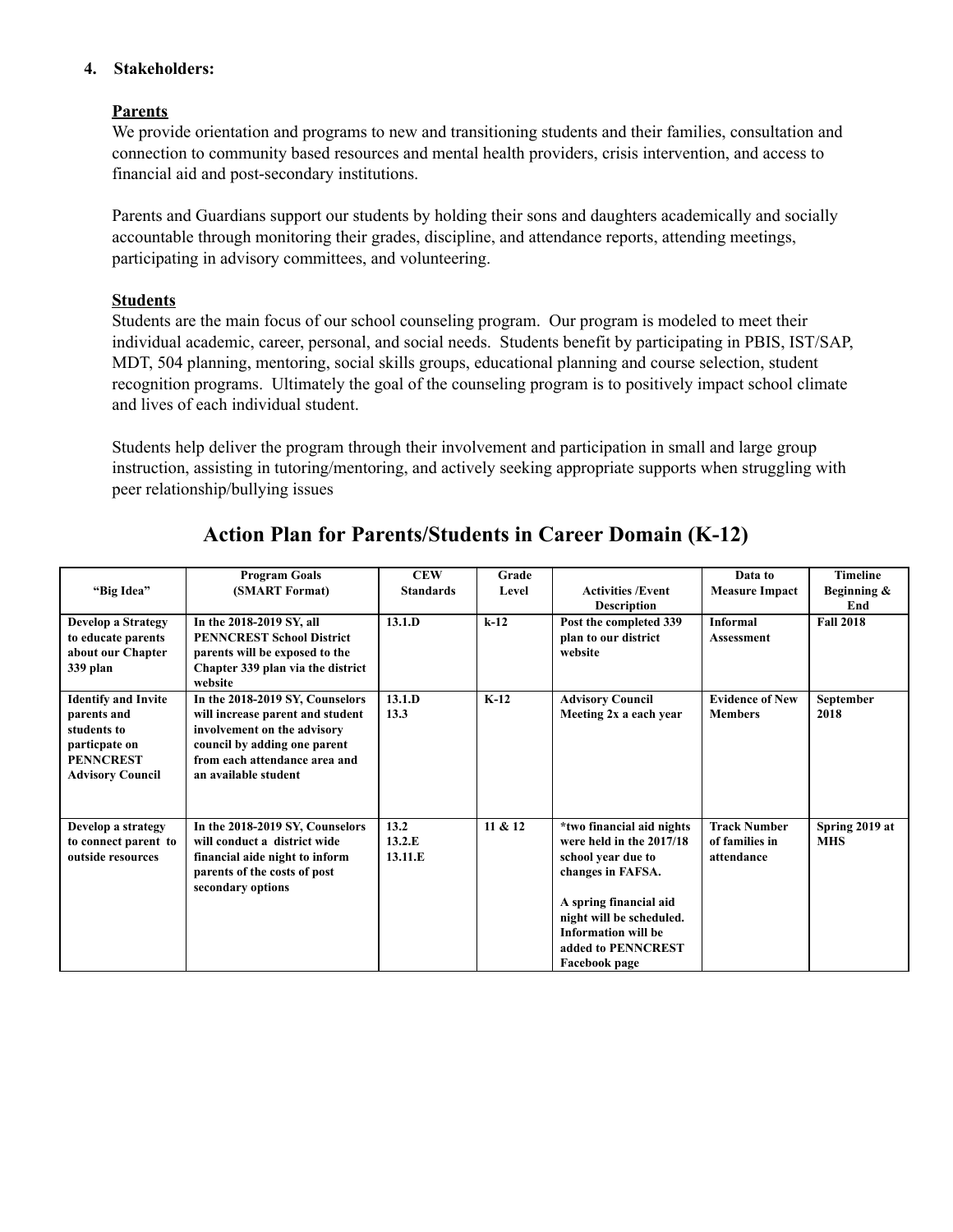#### **Educators**

We provide an interdisciplinary team effort to address student needs and educational goals through consultation to teachers, behavior support, academic support, large/small group lessons, and resource access.

Educators help with the delivery of our program by participating in co-facilitation of classroom lessons, communicating the needs/concerns of each individual student, and by understanding the importance of a "team" approach when working with students.

|                           | <b>Program Goals</b>               | <b>CEW</b>       | Grade  |                                 | Data to               | <b>Timeline</b>  |
|---------------------------|------------------------------------|------------------|--------|---------------------------------|-----------------------|------------------|
| "Big Idea"                | (SMART Format)                     | <b>Standards</b> | Level  | <b>Activities /Event</b>        | <b>Measure Impact</b> | Beginning &      |
|                           |                                    |                  |        | <b>Description</b>              |                       | End              |
| <b>Teachers will help</b> | In the 2018-2019 SY K-6 and        | 13.2.C           | $K-12$ | <b>Portfolio Artifacts from</b> | 6 artifacts by        | 2018-2019 School |
| facilitate artifact       | 7-12 teachers and conselors will   | 13.2.D           |        | <b>Classroom Lesson or</b>      | grade 5               | Year             |
| collection within         | work with students in creating     |                  |        | <b>Career Cruising (Web</b>     |                       |                  |
| their classrooms          | two career artifacts               |                  |        | <b>Based Career Planning</b>    | 6 artifacts by        |                  |
|                           |                                    |                  |        | Tool)                           | grade 8               |                  |
|                           |                                    |                  |        |                                 |                       |                  |
|                           |                                    |                  |        |                                 | 8 artifacts by        |                  |
|                           |                                    |                  |        |                                 | grade 11              |                  |
| An increased number       | In the 2018-2019 SY, Counselors    | 13.1.H           | $K-12$ | -Announce at faculty            | <b>Increased</b>      | Spring of 2019   |
| of staff will attend      | will advertise the time, date and  |                  |        | meetings prior to               | number of staff       |                  |
| <b>Educator</b> in the    | location to school staff of the    |                  |        | event.                          | attendance            |                  |
| Work Place.               | <b>Spring Educator in the Work</b> |                  |        |                                 |                       |                  |
|                           | Place.                             |                  |        |                                 |                       |                  |

### **Action Plan for Educators**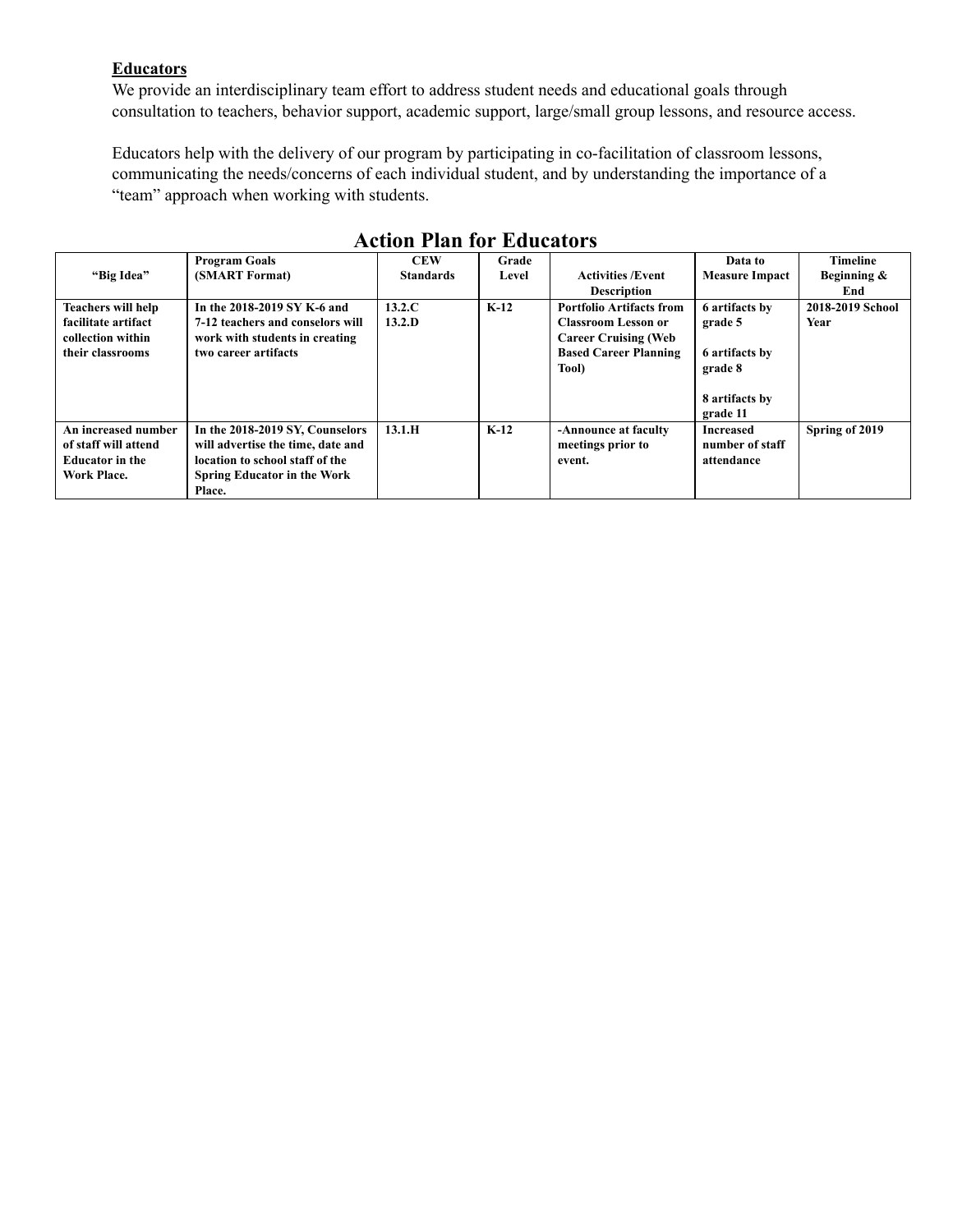#### **Business/Community**

At the elementary level, many different community organizations support our elementary counseling curriculum by providing educational classes to our different grade levels throughout the school year. In addition, local businesses and entrepreneurs participate in elementary career awareness opportunities through classroom visits which are connected to the current grade level curriculum.

We provide learning opportunities, mock interviews, and skill development for future employment. We encourage juniors to job shadow with local businesses to understand the job market, invite community members to present in classrooms, and co-sponsor events and activities.

Members of the business community support the school counseling program by providing resources, career advisory, and mentoring programs for students. This includes business week, career days, financial/material donations, scholarships, job shadowing, and co-op.

|                         | <b>Program Goals</b>               | <b>CEW</b>       | Grade |                               | Data to                  | <b>Timeline</b>  |
|-------------------------|------------------------------------|------------------|-------|-------------------------------|--------------------------|------------------|
| "Big Idea"              | (SMART Format)                     | <b>Standards</b> | Level | <b>Activities /Event</b>      | <b>Measure Impact</b>    | Beginning $\&$   |
|                         |                                    |                  |       | <b>Description</b>            |                          | End              |
| <b>Prepare students</b> | In the 2018-19 SY, All senior      | 13.2.A           | 12    | *Seniors will prepare a       | Resume, mock             | <b>Fall 2018</b> |
| for the world of        | students will complete a mock      |                  |       | resume, practice              | interview will be        |                  |
| work by utilizing       | interview with a business partner  |                  |       | interview skills, learn       | graded in English        |                  |
| business and            |                                    |                  |       | how to shake hands            | 12                       |                  |
| community               |                                    |                  |       | and dress                     |                          |                  |
| members in the          |                                    |                  |       | professionally.               |                          |                  |
| classroom               |                                    |                  |       | *They will complete a         |                          |                  |
|                         |                                    |                  |       | job interview with a          |                          |                  |
|                         |                                    |                  |       | business person               |                          |                  |
| Develop a career        | In the 2018-2019 SY, All 8th grade | 13.1.8           | 8     | 8th grade students will       | <b>Completion for an</b> | <b>Fall 2018</b> |
| activity outside        | students will attend a career fair |                  |       | interview 3 individuals       | English grade            |                  |
| the building            |                                    |                  |       | at the Career Fair,           |                          |                  |
|                         |                                    |                  |       | complete the booklet          |                          |                  |
|                         |                                    |                  |       | provided and write a          |                          |                  |
|                         |                                    |                  |       | reflection                    |                          |                  |
| Use business and        | In the 2018-19 SY, students in     | 13.1.E           | $4-6$ | <b>School Counselors will</b> | <b>Students will</b>     | 2018-19 SY       |
| community               | grades 4 - 6 students will have    | 13.1.H           |       | recruit community             | complete an exit         |                  |
| members as              | opportunities to attend lunch      | 13.2.A           |       | members who are               | ticket.                  |                  |
| speakers to create      | presentations with guest speakers  |                  |       | willing to speak to           |                          |                  |
| a Career Cafe for       | from the community                 |                  |       | students about their          |                          |                  |
| elementary age          |                                    |                  |       | career.                       |                          |                  |
| students.               |                                    |                  |       |                               |                          |                  |

## **Action Plan for Business/Community**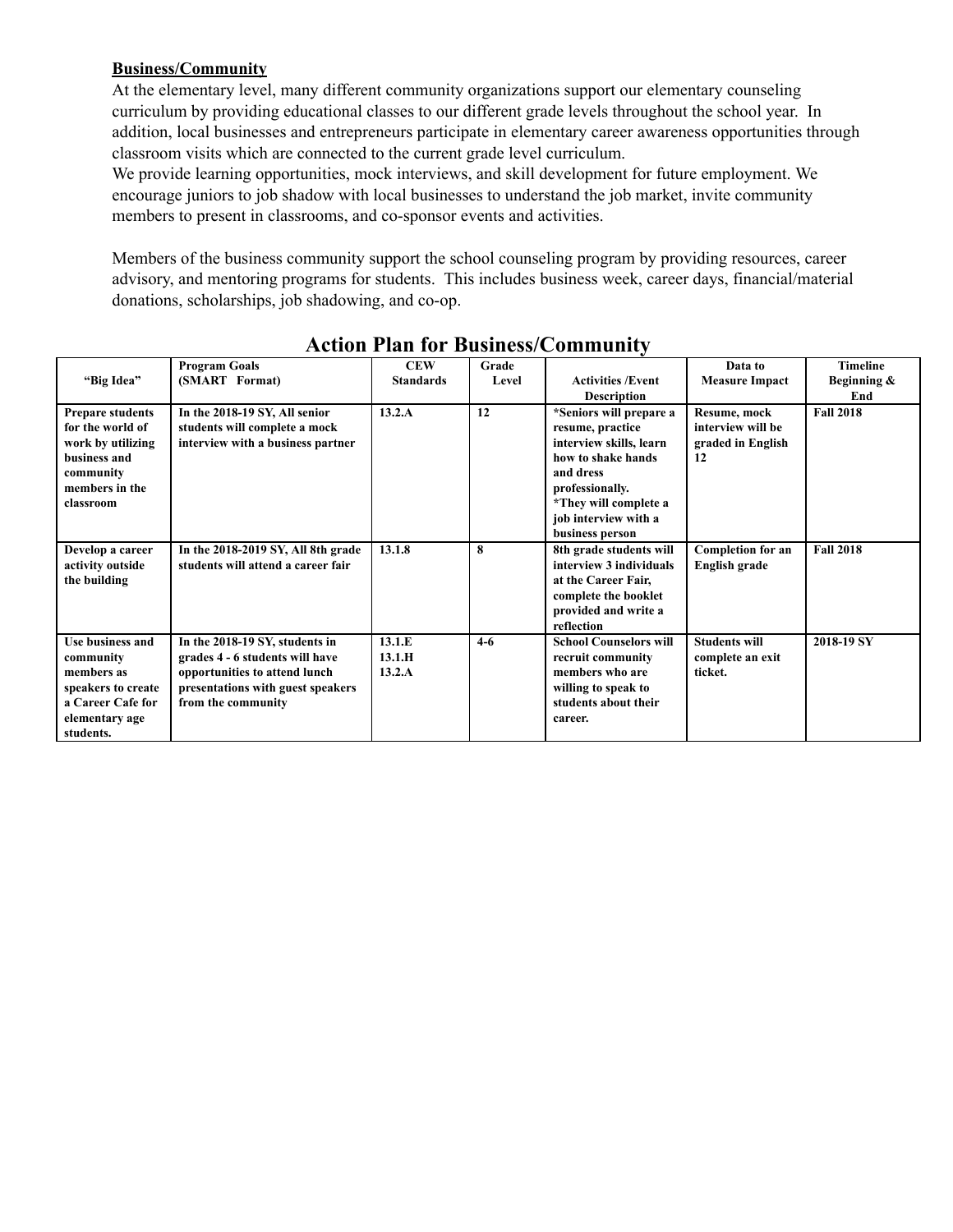#### **Post-Secondary**

**We prepare our students for the world of work or ongoing educational training by providing opportunities to first identify their abilities and interests, explore careers, and understand the connection between education and seeking employment or furthering their educational opportunities.**

**Our postsecondary stakeholders support our programs by providing presentations in the classroom about jobs or training opportunities, they provide parent presentations in the evenings. They also schedule college fairs, dual enrollment opportunities, military awareness and ASVAB testing.**

|                           | TICHON I RHI IOI I OSC DCCONGHI ( |                  |           |                                      |                        |                        |
|---------------------------|-----------------------------------|------------------|-----------|--------------------------------------|------------------------|------------------------|
|                           | <b>Program Goals</b>              | <b>CEW</b>       | Grade     |                                      | Data to                | Timeline               |
| "Big Idea"                | (SMART Format)                    | <b>Standards</b> | Level     | <b>Activities /Event Description</b> | <b>Measure Impact</b>  | Beginning &            |
|                           |                                   |                  |           |                                      |                        | End                    |
| <b>Continue to invite</b> | In the 2018/19 SY, college        | 13.2.5D          | $11 - 12$ | *Lunchroom tables for                | Number of              | <b>Fall and Spring</b> |
| postsecondary personnel   | admissions                        |                  |           | military recruiters.                 | students who           |                        |
| to maintain and build     | counselors/Military will          |                  |           | *College Admission officers          | attend visits          |                        |
| connections with our      | present to students               |                  |           | visits.                              |                        |                        |
| students                  |                                   |                  |           | *Send students to college and        |                        |                        |
|                           |                                   |                  |           | career fairs locally                 |                        |                        |
|                           |                                   |                  |           | *invite potential employers          |                        |                        |
| Increase awareness of     | In the 2018/2019 SY,              |                  | 12        | *CareerLink resources will be        | Number of              | Spring 2019            |
| community resources for   | <b>Students will learn how</b>    |                  |           | provided to seniors                  | students referred      |                        |
| students entering the     | to access CareerLink              |                  |           | *a spring meeting will be held       | to CareerLink          |                        |
| world of work             | services                          |                  |           | for interested students              |                        |                        |
|                           |                                   |                  |           |                                      |                        |                        |
| Continue with the         | In the 2018-19 SY,                | 13.2.D           | $K-12$    | <b>Career Cruising program</b>       | <b>Portfolios</b>      |                        |
| development of career     | students in grades K-12           |                  |           |                                      | <b>Career Cruising</b> | 2018-19 SY             |
| portfolio for students in | will access Career                |                  |           |                                      |                        |                        |
| grades K-12               | Cruising to assist in their       |                  |           |                                      |                        |                        |
|                           | career development.               |                  |           |                                      |                        |                        |

#### **Action Plan for Post-Secondary**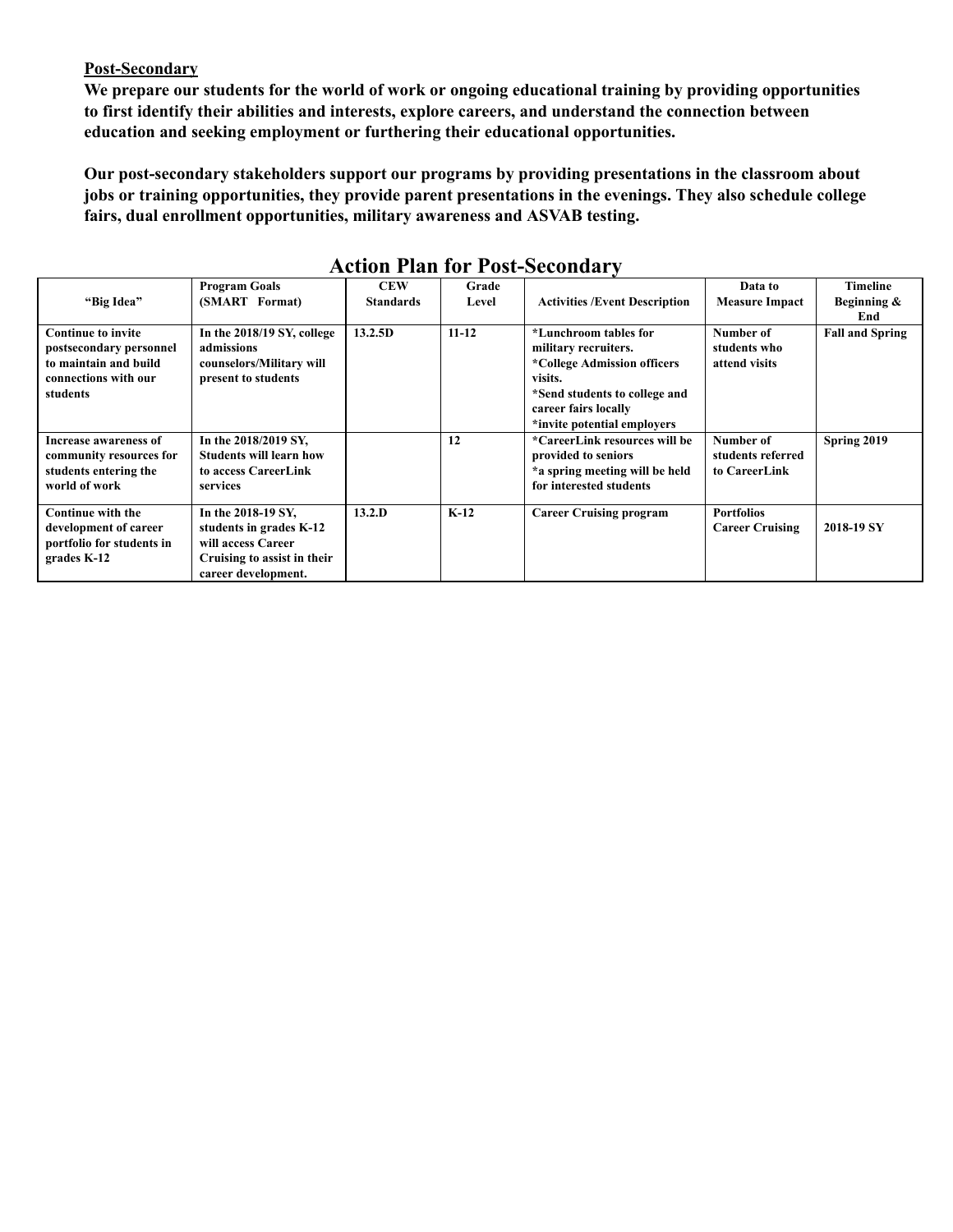#### **5. Role of the School Counselor:**

**A. Leader: Spearheading Mentoring Programs, Renew Facilitator, PBIS coaches, Student leadership teams, Charity drives, School Assessment Coordinators, Career planning and post secondary planning and opportunities.**

**B. Advocate: Advocate for student/parent/teacher needs, at IEP meetings, ESAP, IST, 504 planning meetings, parent conferences, advocating when there is a discipline referral. We advocate for our profession with administrators and school board members.**

**C. Collaborator: We collaborate with teachers on cross curricular lessons planning to deliver lessons on the three Domain areas of Career, Academic, and Personal/Social. We provide ongoing consultation** and support to teachers and parents to support students with varying needs. We are a member of many **schoolwide and district wide teams (ie. SAP, ESAP, IST, PBIS, Dropout prevention). We collaborate with local colleges, businesses, and other community members to provide postsecondary options for our high school students. We collaborate with multiple human service agencies and institutions to support our students with mental health needs.**

**D. Agent of Systemic Change: Team member of most new initiatives within the district, Active in seeking opportunities for ongoing professional development so that we are abreast of current trends in the school counseling profession.**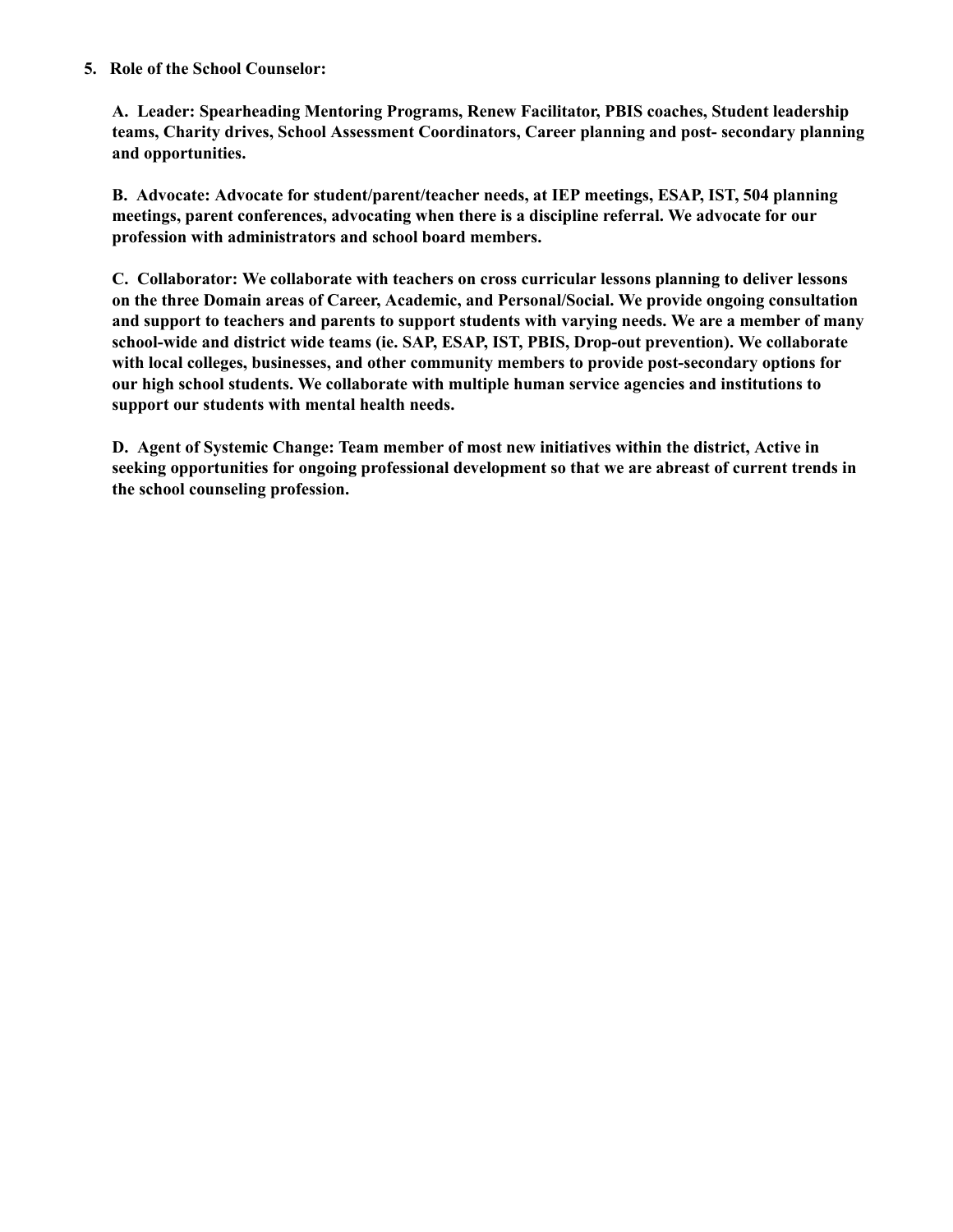## **PENNCREST Advisory Council**

Meeting Dates: Fall: October 18th 2018 Spring: May 15th 2019

|                           | <b>Business Partners</b>                                  |                                                                                                                              |
|---------------------------|-----------------------------------------------------------|------------------------------------------------------------------------------------------------------------------------------|
| <b>Name</b>               | Role                                                      | <b>Phone &amp; Address</b>                                                                                                   |
| Eileen Mullen             | K-12 Career Programs/<br>Chamber                          | 908 Diamond Park<br>Meadville, PA 16335<br>814-337-8030                                                                      |
| Eric McGuirk              | Crawford County Career & Technical<br>Center              | 860 Thurston Road<br>Meadville, PA 16335<br>814-724-6024 Ext: 208                                                            |
| Craig Guy                 | Hagan Business Machine/Parent                             | 77 Mead Avenue<br>Meadville, PA 16335<br>1-800-390-0499                                                                      |
|                           | <b>District Parents</b>                                   |                                                                                                                              |
| <b>Name</b>               | Role                                                      | <b>Phone &amp; Address</b>                                                                                                   |
|                           | <b>Saegertown Parent</b><br>PENNCREST School Board Member | 18991 Reservoir Road, Saegertown, PA<br>16406<br>Mailing address:<br>8608 Lojek Road<br>Cochranton, PA 16314<br>814-392-0662 |
| Kyle Astor                | Cambridge Parent                                          | 21662 Kyla Drive<br>Saegertown, PA 16433                                                                                     |
| <b>Becky Mattocks</b>     | Maplewood Parent                                          | 8424 Lesh Road<br>Titusville, PA 16354                                                                                       |
|                           | <b>PENNCREST Administration</b>                           |                                                                                                                              |
| <b>Name</b>               | Role                                                      | <b>Phone &amp; Address</b>                                                                                                   |
| Dr. Tim Glasspool         | PENNCREST Superintendent                                  | 18741 State Highway 198<br>Suite 101<br><b>PO Box 808</b><br>Saegertown, PA 16304                                            |
| Gerry Deane<br>Mark Gerow | <b>School Board Members</b>                               | PO Box 934<br>432 Main Street<br>Saegertown, PA 16433                                                                        |
| Jennifer Stevens          | Cambridge Springs Elementary<br>Principal                 | 130 Steele Street<br>Cambridge Springs, PA 16403                                                                             |
| Tom Baker                 | Saegertown Jr./Sr. High School                            | 18079 Mook Road                                                                                                              |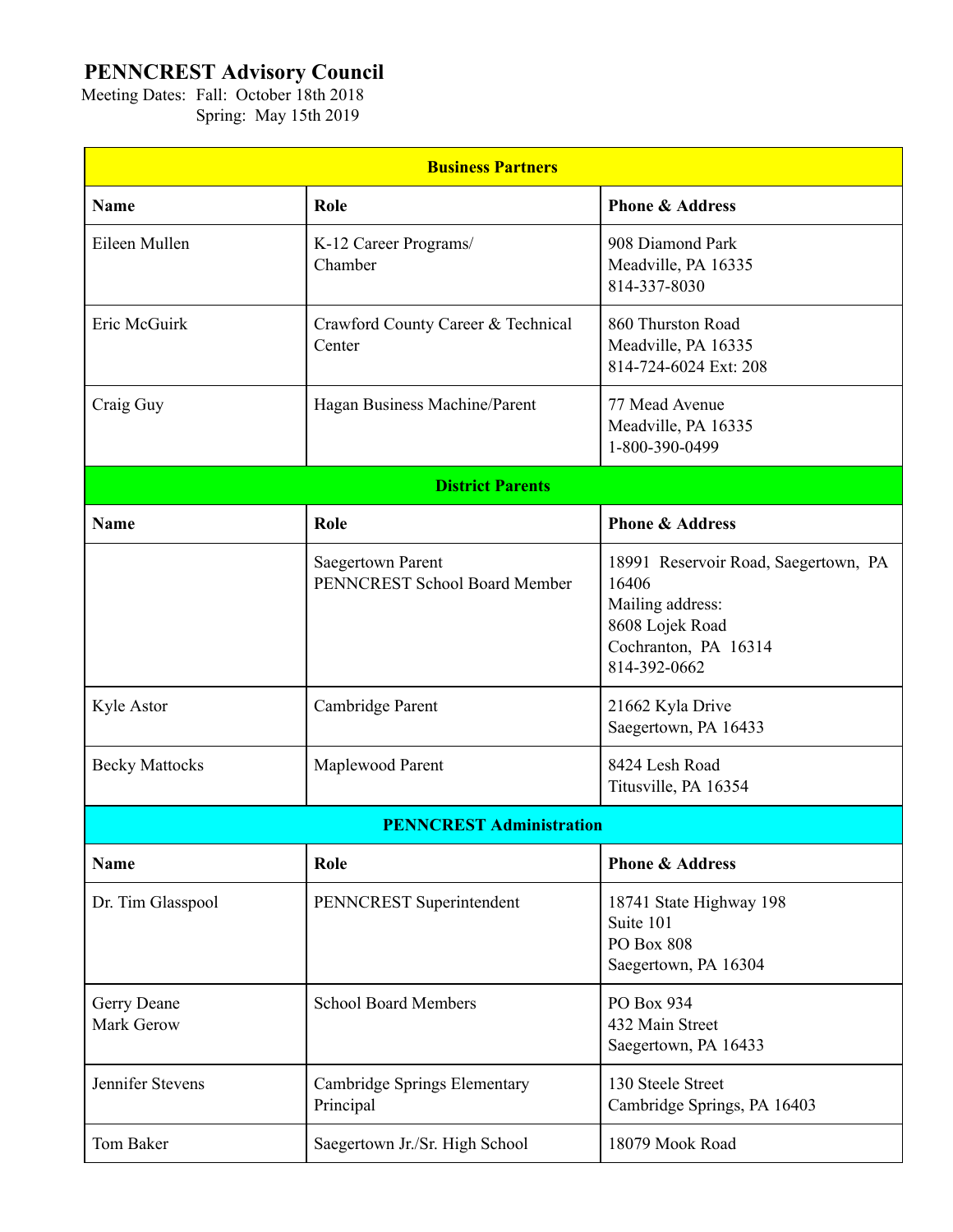|                                | Principal                                        | Saegertown, PA 16433                                                              |  |  |  |
|--------------------------------|--------------------------------------------------|-----------------------------------------------------------------------------------|--|--|--|
| Patti Fiely                    | PENNCREST Director of Student<br><b>Services</b> | 18741 State Highway 198<br>Suite 101<br><b>PO Box 808</b><br>Saegertown, PA 16304 |  |  |  |
| <b>Post Secondary Partners</b> |                                                  |                                                                                   |  |  |  |
|                                |                                                  |                                                                                   |  |  |  |
| <b>Name</b>                    | Role                                             | <b>Phone &amp; Address</b>                                                        |  |  |  |
| Melissa Manning                | Edinboro University of Pennsylvania              | 219 Meadville Street<br>Edinboro, PA 16444                                        |  |  |  |

### **7. Program Calendars:**

## **Monthly Program Counseling Calendar for Cambridge Springs, Maplewood, and Saegertown Schools**

**Key: Green: School Counseling Curriculum Purple: Prevention, Intervention and Responsive Services Blue: Individual Student Planning Maroon: System Supports**

|                | <b>Elementary</b>                                                                                                                                                                                                                                     | <b>Secondary</b>                                                                                                                                                                      |
|----------------|-------------------------------------------------------------------------------------------------------------------------------------------------------------------------------------------------------------------------------------------------------|---------------------------------------------------------------------------------------------------------------------------------------------------------------------------------------|
| July:          |                                                                                                                                                                                                                                                       | Academic:<br>Master schedule revisions/schedule<br>$\bullet$<br>changes<br><b>Career</b><br><b>Personal/Social</b>                                                                    |
| <b>August:</b> | Academic:<br><b>New student enrollments</b><br><b>Kindergarten Orientation</b><br>$\bullet$<br>Record reviews and scheduling for<br>$\bullet$<br>new students<br>• Meet with teachers and review<br>student needs (Ex:<br>504/IST/ESAP/TSS/SOAR/ROAR) | Academic:<br><b>7th Grade Orientation</b><br><b>Provide staff with individual student</b><br>504 plans<br><b>New Enrollments</b><br>$\bullet$<br><b>Schedule Changes</b><br>$\bullet$ |
|                | Career:                                                                                                                                                                                                                                               | Career:<br><b>CO-OP Coordination</b>                                                                                                                                                  |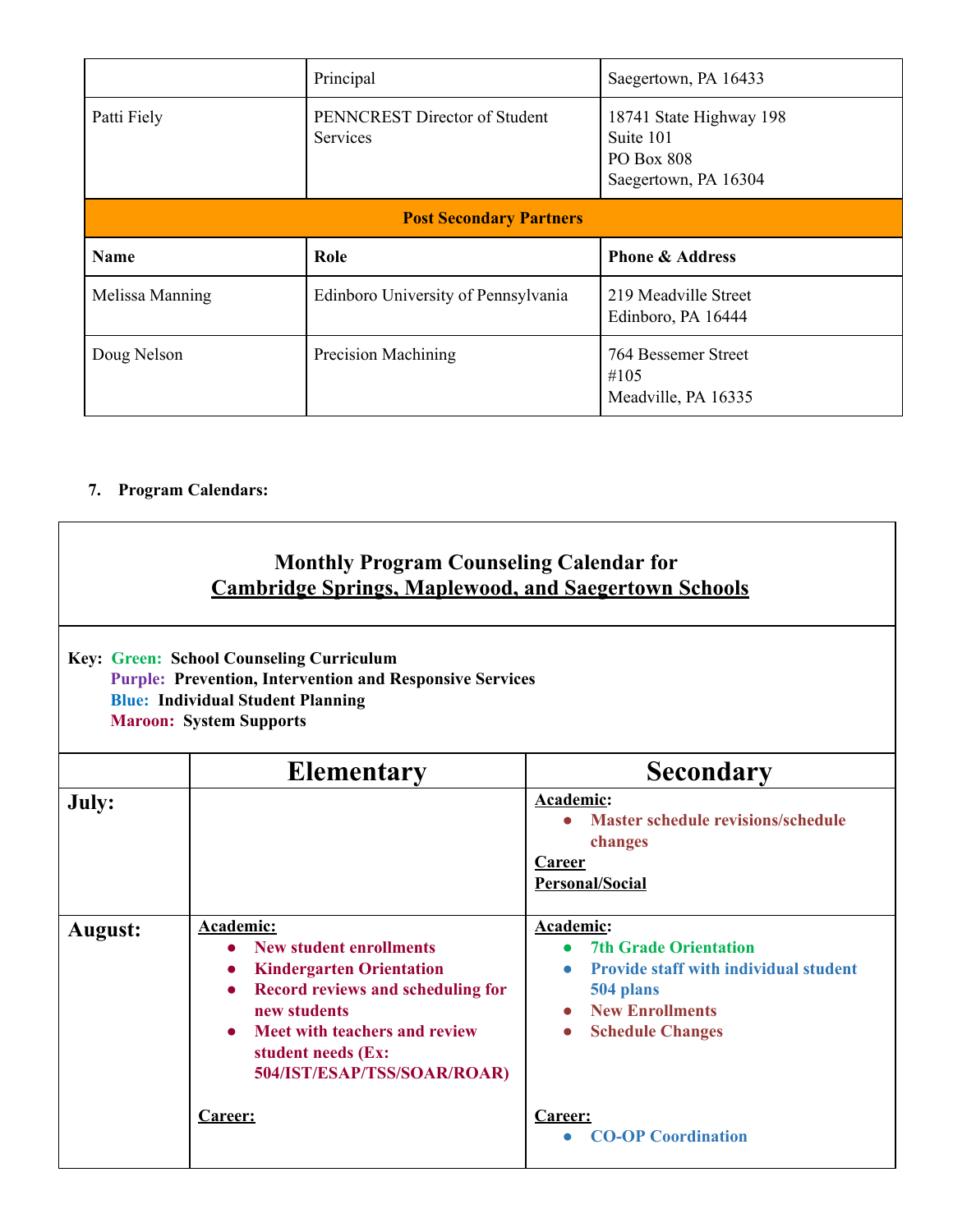|                  | <b>Personal/Social:</b>                                                    | Personal/Social:                                                                |
|------------------|----------------------------------------------------------------------------|---------------------------------------------------------------------------------|
|                  | <b>Individual counseling related to</b><br>$\bullet$                       |                                                                                 |
|                  | school transition/other needs as                                           |                                                                                 |
|                  | needed                                                                     |                                                                                 |
|                  | <b>Check in on new students</b><br>$\bullet$                               |                                                                                 |
|                  | <b>PBIS Expectations</b><br>$\bullet$<br><b>Olweus Review</b><br>$\bullet$ |                                                                                 |
|                  | <b>Academic:</b>                                                           | Academic:                                                                       |
| September:       | <b>Back to School Night/Open House</b><br>$\bullet$                        | <b>Schedule fixes</b><br>$\bullet$                                              |
|                  | <b>PSSA Results Reviewed</b><br>$\bullet$                                  | <b>PSAT Registration</b><br>$\bullet$                                           |
|                  |                                                                            | <b>Open House</b>                                                               |
|                  |                                                                            |                                                                                 |
|                  | Career:                                                                    | Career:                                                                         |
|                  | <b>Classroom Lessons</b>                                                   | 9 <sup>th</sup> grade: CCCTC classroom visit                                    |
|                  |                                                                            | <b>Schedule CCCTC tour dates for 9th</b>                                        |
|                  |                                                                            | grade                                                                           |
|                  |                                                                            | <b>Senior Classes: Transcripts,</b>                                             |
|                  |                                                                            | <b>Scholarship, College App info</b>                                            |
|                  |                                                                            | <b>Junior Classes: PSAT, SAT info, College</b>                                  |
|                  |                                                                            | search info, Career Fair information                                            |
|                  | Personal/Social:                                                           |                                                                                 |
|                  | <b>Small Group Counseling</b><br>$\bullet$<br><b>Individual Counseling</b> | <b>Personal/Social:</b><br><b>Crisis response</b>                               |
|                  | $\bullet$<br><b>Classroom Guidance Lessons (K-6)</b><br>$\bullet$          |                                                                                 |
|                  | <b>PBIS Expectations</b><br>$\bullet$                                      |                                                                                 |
|                  |                                                                            |                                                                                 |
| October:         | Academic:                                                                  | Academic:                                                                       |
|                  | <b>Bus &amp; Fire Safety Month</b><br>$\bullet$                            | 12 <sup>th</sup> grade post secondary planning<br>$\bullet$                     |
|                  |                                                                            | <b>interviews</b>                                                               |
|                  |                                                                            | <b>PSAT Coordination/Administration</b>                                         |
|                  | Career:                                                                    | Career:                                                                         |
|                  | <b>Career Cluster Survey Grades 5-6</b>                                    | <b>College Admission Rep visits</b><br>$\bullet$                                |
|                  | <b>Classroom Lessons</b>                                                   | <b>ASVAB</b> testing coordination with MEPS<br>$\bullet$                        |
|                  |                                                                            | 9 <sup>th</sup> Grade: coordination, schedule                                   |
|                  |                                                                            | transportation, Break into tour groups                                          |
|                  | <b>Personal/Social:</b>                                                    |                                                                                 |
|                  | <b>Bullying Prevention/Kick Off</b><br>$\bullet$                           | Personal/Social:                                                                |
|                  | <b>Red Ribbon Week</b><br>$\bullet$                                        | <b>Review Progress reports/Identify at risk</b><br>$\bullet$<br><b>students</b> |
|                  | <b>PAYS/PA Health/Safety Schools</b><br>$\bullet$                          | <b>Crisis response</b><br>$\bullet$                                             |
|                  | Survey $(6th Grade)$                                                       |                                                                                 |
| <b>November:</b> | Academic:                                                                  | <b>Academic:</b>                                                                |
|                  | <b>Parents/Teacher Conferences</b><br>$\bullet$                            | 11 <sup>th</sup> Grade Credit checks<br>$\bullet$                               |
|                  | <b>OLSAT Testing (Grade 3)</b><br>$\bullet$                                | <b>Meet with at-risk students</b><br>$\bullet$                                  |
|                  | <b>Classroom Guidance Lessons</b><br>$\bullet$                             | <b>Review grades and send Failure letters</b><br>$\bullet$                      |
|                  |                                                                            | <b>Assist with Keystones/DRC</b><br>$\bullet$                                   |
|                  |                                                                            | <b>Honor Roll Report</b>                                                        |
|                  |                                                                            |                                                                                 |
|                  |                                                                            |                                                                                 |
|                  | <b>Career:</b>                                                             | <b>Career:</b>                                                                  |
|                  | <b>Veteran's Day</b>                                                       | 9 <sup>th</sup> grade Tech Interviews                                           |
|                  | <b>Classroom Guidance Lessons</b>                                          |                                                                                 |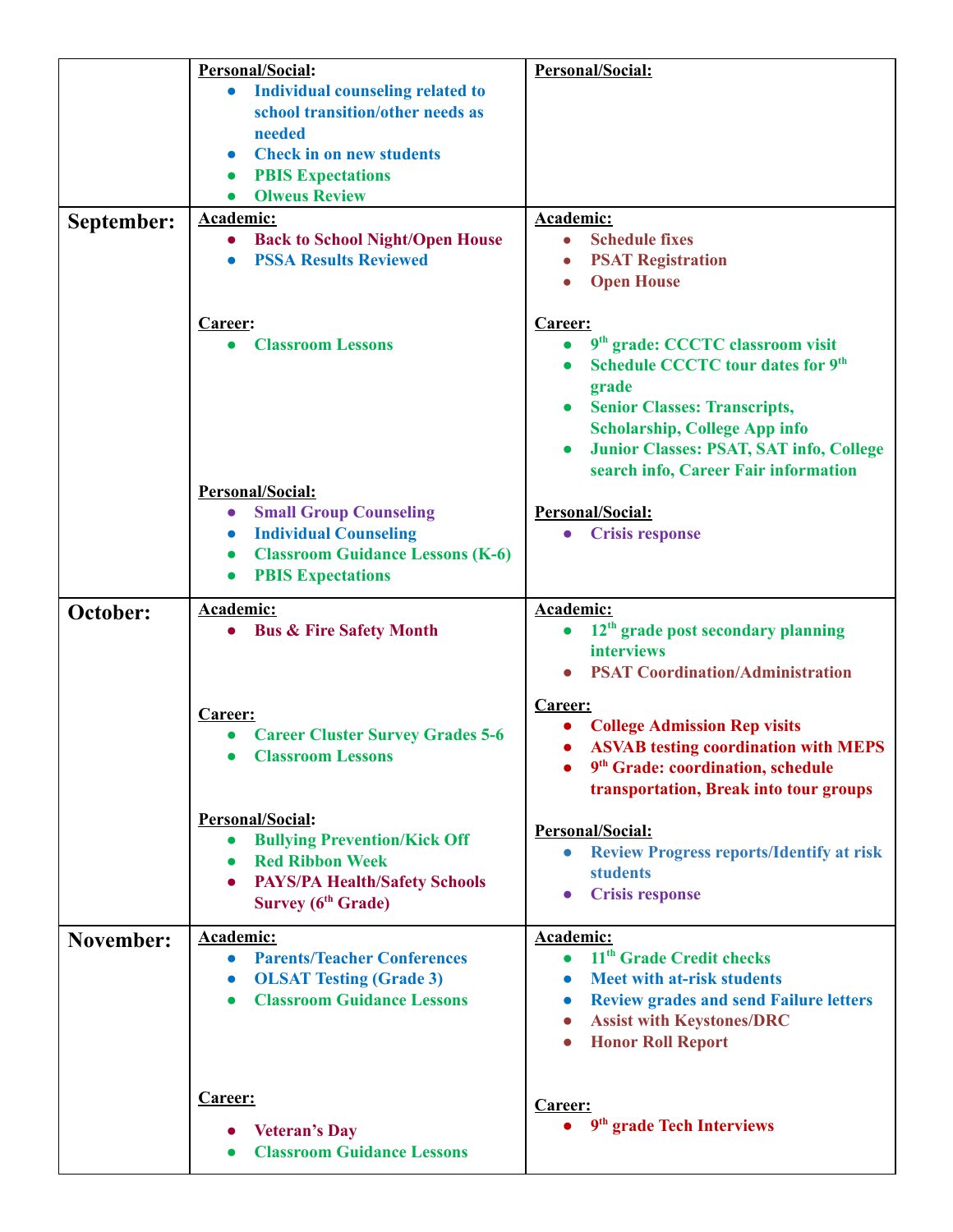|                  | <b>Personal/Social:</b>                                                                                                                                                 | Personal/Social:                                                                                                                                                                                                                                                                      |  |  |
|------------------|-------------------------------------------------------------------------------------------------------------------------------------------------------------------------|---------------------------------------------------------------------------------------------------------------------------------------------------------------------------------------------------------------------------------------------------------------------------------------|--|--|
|                  | <b>Parent/Teacher Conferences</b><br>$\bullet$                                                                                                                          | • Crisis response                                                                                                                                                                                                                                                                     |  |  |
|                  | <b>Food/Coat Drives</b><br>$\bullet$                                                                                                                                    |                                                                                                                                                                                                                                                                                       |  |  |
| December:        | <b>Academic:</b>                                                                                                                                                        | Academic:<br><b>Keystone administration/proctoring</b><br><b>PSAT</b> results/disbursements                                                                                                                                                                                           |  |  |
|                  | <b>Career:</b><br>• Gold Card Luncheon                                                                                                                                  | <b>Career:</b><br>• Financial Aid night<br><b>ASVAB results reviewed with Juniors</b>                                                                                                                                                                                                 |  |  |
|                  | Personal/Social:<br><b>Santa Shops</b><br>$\bullet$<br><b>Toys for Tots</b><br>$\bullet$<br><b>Consultation with outside</b><br>$\bullet$<br>providers for the holidays | <b>Personal/Social:</b><br>• Crisis response<br><b>Coordinate Christmas gifts for Families</b>                                                                                                                                                                                        |  |  |
| January:         | Academic:                                                                                                                                                               | Academic:<br><b>Midyear failure letters</b><br>$\bullet$<br>Meet with at-risk students<br>$\bullet$<br>Schedule changes at semester time<br>$\bullet$<br><b>Honor Roll report</b><br>$\bullet$<br><b>Course planning and Course Book</b><br>$\bullet$<br>updates for next school year |  |  |
|                  | Career:<br><b>Classroom Lessons</b><br>$\bullet$                                                                                                                        | Career:<br><b>Course Selection Assemblies</b><br><b>ASVAB</b> classroom lesson<br>$\bullet$                                                                                                                                                                                           |  |  |
|                  | <b>Personal/Social:</b><br><b>Women's Services</b><br><b>Great Kindness Challenge</b><br>$\bullet$<br><b>No Name Calling Week</b><br>$\bullet$                          | <b>Personal/Social:</b><br><b>Crisis response</b><br>$\bullet$<br>• Grade 10: Break Free From Depression<br><b>Health Class lessons</b>                                                                                                                                               |  |  |
| <b>February:</b> | Academic:<br><b>PSSA Prep</b><br>$\bullet$<br><b>Early Intervention Registration</b><br>$\bullet$                                                                       | Academic:<br>• AP Test Coordination: Money<br><b>Collection</b><br>• Individual Course Selection meetings<br>• AP registration                                                                                                                                                        |  |  |
|                  | <b>Career:</b>                                                                                                                                                          | Career:<br>$\bullet$ 9 <sup>th</sup> Grade: Coordinate work sessions<br>• Update Course Selection Sheets                                                                                                                                                                              |  |  |
|                  | Personal/Social:                                                                                                                                                        | Personal/Social:<br>• Crisis response                                                                                                                                                                                                                                                 |  |  |
| March:           | Academic:<br><b>PSSA Prep</b><br>$\bullet$<br>6 <sup>th</sup> Grade Scheduling for 7 <sup>th</sup> Grade<br>$\bullet$<br><b>Read Across America</b><br>$\bullet$        | Academic:<br><b>Order AP Exams</b><br>Assist with development of master<br>$\bullet$<br>schedule                                                                                                                                                                                      |  |  |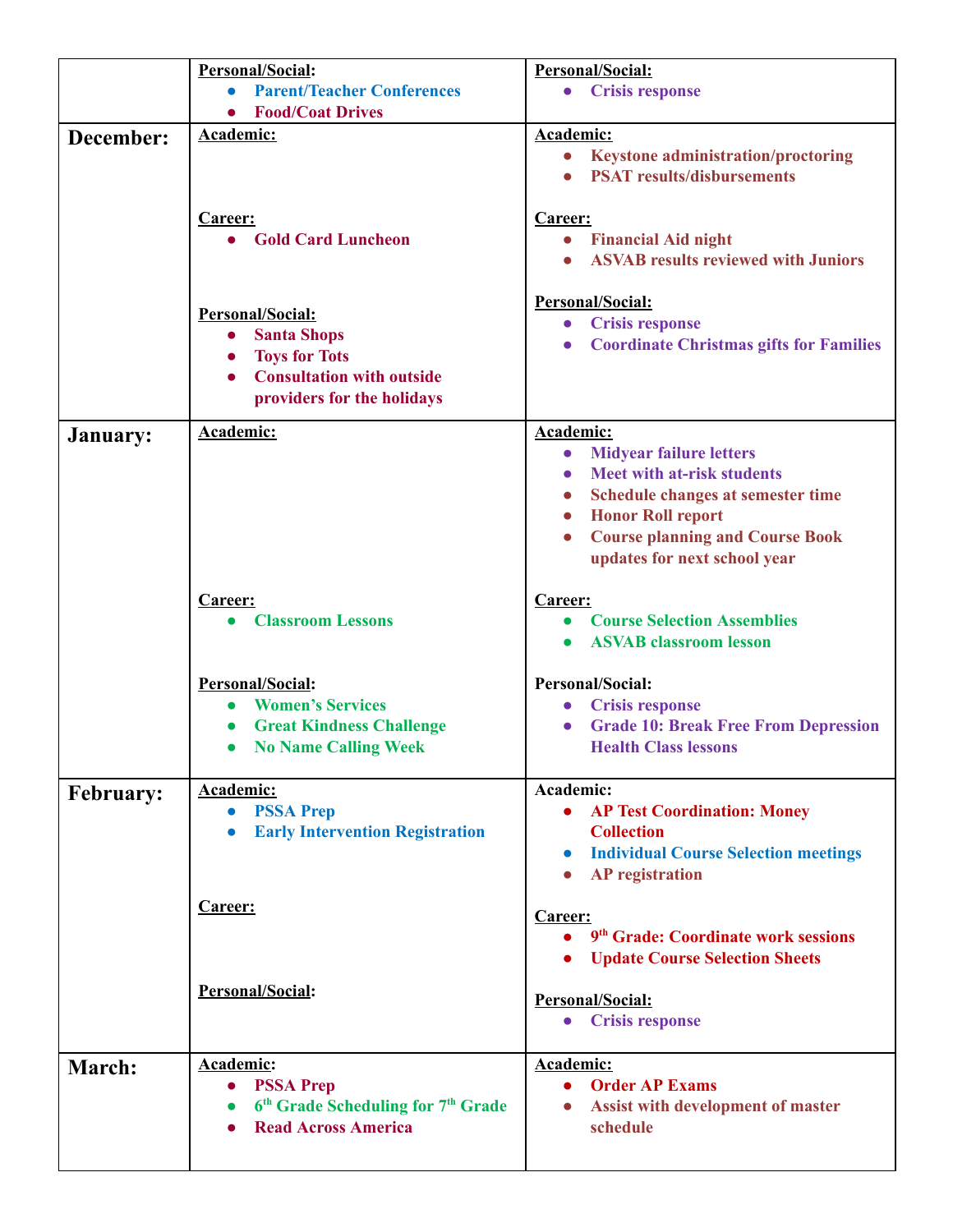|        | Career:<br><b>Classroom Lessons</b><br>$\bullet$<br>Personal/Social:                                                                                                                                                                                                                               | • PSSA: training, coordination, test<br>inventory<br>*Considering a 9 <sup>th</sup> Grade Orientation evening<br>Career:<br>$\bullet$ 10 <sup>th</sup> Grade Business Week<br>• Scheduling Season begins for 7-11<br><b>Personal/Social:</b><br>• Crisis response                                |
|--------|----------------------------------------------------------------------------------------------------------------------------------------------------------------------------------------------------------------------------------------------------------------------------------------------------|--------------------------------------------------------------------------------------------------------------------------------------------------------------------------------------------------------------------------------------------------------------------------------------------------|
| April: | <b>Academic:</b><br><b>PSSA Administration</b><br><b>Kindergarten Registration</b><br>$\bullet$<br><b>Early Intervention</b><br><b>Multi-Disciplinary</b><br><b>Evaluations/Meetings</b><br>Career:<br><b>Coordinate the CCCTC Visit for</b><br>$\bullet$<br>6th grade<br><b>Classroom Lessons</b> | <b>Academic:</b><br><b>Failure Reports mailed</b><br>$\bullet$<br><b>Meet with at-risk students</b><br>$\bullet$<br><b>Honor Roll report</b><br>$\bullet$<br>Career:<br><b>PSSA Coordination</b><br><b>Scholarship forms, letters</b><br>$\bullet$<br><b>AP Prep</b><br>$\bullet$                |
|        | <b>Personal/Social:</b><br>• Purple Up for Military Students                                                                                                                                                                                                                                       | Personal/Social:<br>• Crisis response                                                                                                                                                                                                                                                            |
| May:   | Academic:<br>6 <sup>th</sup> grade Move up Day (Transition)<br><b>Class Lists</b><br>$\bullet$<br><b>Career:</b><br><b>CCCTC Visit for 6th grade</b><br><b>Classroom Lessons</b><br>$\bullet$                                                                                                      | Academic:<br><b>AP Testing – Registration &amp; Proctoring</b><br><b>State Testing – Scheduling</b><br>$\bullet$<br>Career:<br><b>Seniors: Final Transcript forms, future</b><br>$\bullet$<br>plan data<br><b>CCCTC</b> enrollment paperwork                                                     |
|        | <b>Personal/Social:</b><br><b>Olweus Student Survey (Grades</b><br>$\bullet$<br>$3-6$                                                                                                                                                                                                              | Personal/Social:<br><b>Freshman Retreat</b><br>$\bullet$<br><b>Crisis response</b><br>$\bullet$                                                                                                                                                                                                  |
| June:  | Academic:<br><b>Final Report Cards</b><br>$\bullet$<br><b>Class Lists</b>                                                                                                                                                                                                                          | Academic:<br><b>Honor Roll Report</b><br>$\bullet$<br><b>Underclassmen Awards</b><br><b>Review Year-End grades for failures</b><br>$\bullet$<br><b>Summer School registration</b><br>$\bullet$<br><b>Order PSAT materials</b><br>$\bullet$<br><b>Print final transcripts/labels</b><br>$\bullet$ |
|        | Career:                                                                                                                                                                                                                                                                                            | Career:<br>• NCAA                                                                                                                                                                                                                                                                                |
|        | Personal/Social:                                                                                                                                                                                                                                                                                   | Personal/Social:<br>Schedule 8 <sup>th</sup> grade tours<br>$\bullet$                                                                                                                                                                                                                            |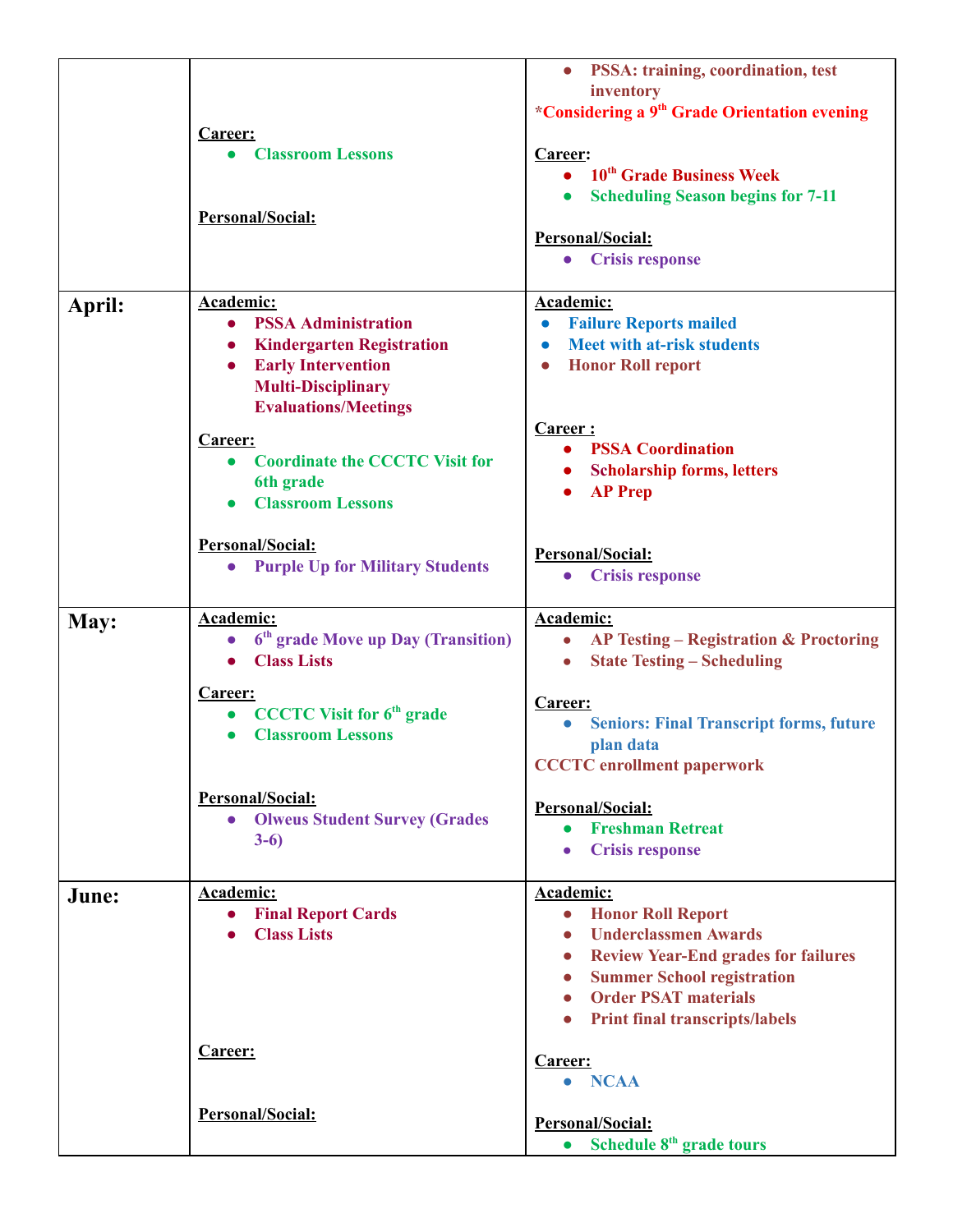| Ongoing    | Academic:                                                                                 |  |  |
|------------|-------------------------------------------------------------------------------------------|--|--|
| throughout | • New Student Enrollments                                                                 |  |  |
| the year   | <b>Records Review and Scheduling for new students</b><br>$\bullet$                        |  |  |
|            | Meet with teachers and review student needs (Ex: 504/IST/ESAP/TSS/SOAR/ROAR)<br>$\bullet$ |  |  |
|            | <b>Parent/Teacher Consultation</b><br>$\bullet$                                           |  |  |
|            | <b>KBIT</b> – Psychological Screenings<br>$\bullet$                                       |  |  |
|            | <b>ESAP Meetings</b><br>$\bullet$                                                         |  |  |
|            | <b>504 Writing, Monitoring, Meetings</b><br>$\bullet$                                     |  |  |
|            | <b>Monitoring Student Progress/Interim Reports Reviews</b><br>$\bullet$                   |  |  |
|            | <b>Individual Counseling Sessions</b><br>$\bullet$                                        |  |  |
|            | <b>Classroom Counseling Lessons</b>                                                       |  |  |
|            | Career:                                                                                   |  |  |
|            | <b>Classroom Counseling Lessons</b><br>$\bullet$                                          |  |  |
|            |                                                                                           |  |  |
|            | Personal/Social:                                                                          |  |  |
|            | <b>Small Group Counseling</b><br>$\bullet$                                                |  |  |
|            | <b>Individual Counseling Sessions</b><br>$\bullet$                                        |  |  |
|            | <b>Classroom Counseling Lessons</b><br>$\bullet$                                          |  |  |
|            | <b>Consultation with Parents and Teachers</b><br>$\bullet$                                |  |  |
|            | <b>Consultation with Outside Providers</b><br>$\bullet$                                   |  |  |
|            | <b>Referrals</b><br>$\bullet$                                                             |  |  |
|            | <b>Virtues/Character Traits Announcements</b>                                             |  |  |
|            | "Too Good For Drugs" Crawford County Drug & Alcohol                                       |  |  |
|            |                                                                                           |  |  |

| <b>COUNSELOR RELATED</b>               | <b>NON COUNSELOR RELATED</b>            |
|----------------------------------------|-----------------------------------------|
| <b>ESAP/IST/IEPs/MDT Meetings</b>      | <b>Bus/Walker Duty</b>                  |
| <b>PBIS</b>                            | <b>Coordination of testing programs</b> |
| <b>Individual/Small Group services</b> | <b>Clerical duties</b>                  |
|                                        | <b>Maintaining student records</b>      |
|                                        | <b>Supervising classrooms</b>           |
|                                        | 504 paperwork                           |
|                                        |                                         |
| <b>RENEW/IEPs/MDTs/504</b>             | PROCTORING OF KEYSTONES, PSSA EXAMS, AP |
|                                        | <b>EXAMS</b>                            |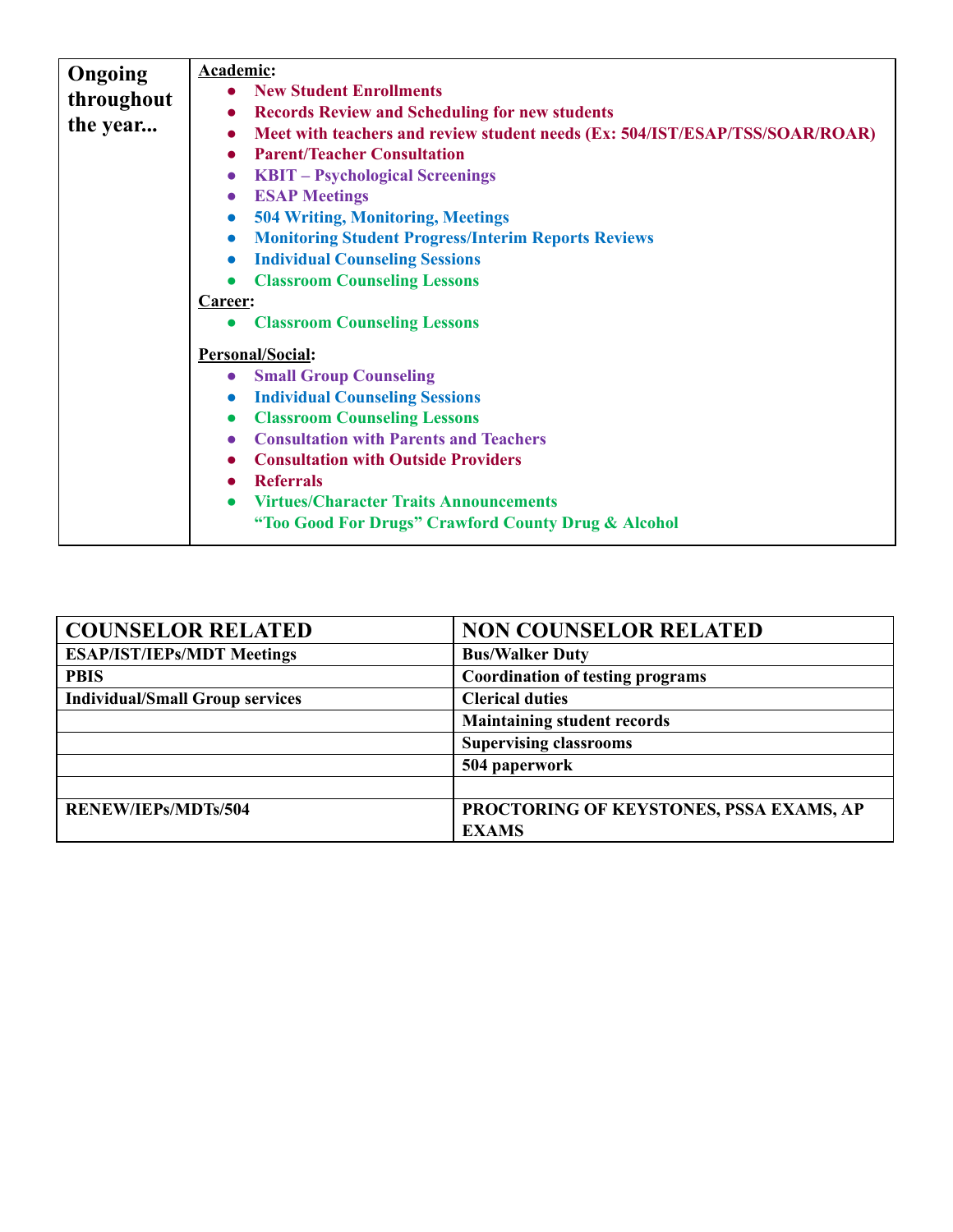### **8. Program Delivery:**

#### **COMPREHENSIVE SCHOOL COUNSELING PROGRAM DELIVERY SYSTEM PENNCREST Elementary Schools 20152016**

| <b>Guidance</b><br><b>Curriculum</b><br>Provide developmental, comprehensive<br>guidance program content in a<br>systematic way to all students K-12                   | Prevention,<br><b>Intervention and</b><br><b>Responsive Services</b><br><b>Addresses school and</b><br>student needs                                                                                                                                                                                                                               | <b>Individual</b><br><b>Student Planning</b><br>Assists students and parents in<br>development of academic and<br>career plans                                                                                            | <b>System</b><br><b>Support</b><br>Includes program, staff and<br>school support activities and<br>services                                                                                                                                                                                                                                                                                                                                                                                                                                                                                                                                                                               |  |
|------------------------------------------------------------------------------------------------------------------------------------------------------------------------|----------------------------------------------------------------------------------------------------------------------------------------------------------------------------------------------------------------------------------------------------------------------------------------------------------------------------------------------------|---------------------------------------------------------------------------------------------------------------------------------------------------------------------------------------------------------------------------|-------------------------------------------------------------------------------------------------------------------------------------------------------------------------------------------------------------------------------------------------------------------------------------------------------------------------------------------------------------------------------------------------------------------------------------------------------------------------------------------------------------------------------------------------------------------------------------------------------------------------------------------------------------------------------------------|--|
| <b>Purpose</b><br>Student awareness, skill development<br>and application of skills needed to<br>achieve academically and be career and<br>college ready by graduation | <b>Purpose</b><br>Prevention,<br><b>Intervention and</b><br><b>Responsive services</b><br>to groups and/or<br>individuals                                                                                                                                                                                                                          | <b>Purpose</b><br><b>Individual student</b><br>academic and occupational<br>planning, decision making,<br>goal setting and preparing<br>for academic transitions.                                                         | <b>Purpose</b><br>Program delivery and<br>support                                                                                                                                                                                                                                                                                                                                                                                                                                                                                                                                                                                                                                         |  |
| Academic<br><b>Classroom Lessons</b><br>$\bullet$<br>6th Grade Scheduling for 7th Grade<br>$\bullet$<br><b>Review PSSA results with students</b><br>$\bullet$          | Academic<br>Parent/Teacher/<br>$\bullet$<br><b>Student</b><br>$\bullet$<br><b>Conferences</b><br><b>Psychological</b><br>$\bullet$<br>screenings<br><b>ESAP/IST</b><br>$\bullet$<br><b>ESL</b><br>$\bullet$<br><b>SOAR/ROAR</b><br>$\bullet$<br><b>Check In / Check</b><br>$\bullet$<br>Out<br><b>Small Group</b><br>$\bullet$<br><b>Counselor</b> | Academic<br><b>Review PSSA results</b><br>$\bullet$<br>with individual students<br><b>504 Case Management</b><br>$\bullet$<br><b>Monitoring Student</b><br>$\bullet$<br><b>Progress/Interim</b><br><b>Reports Reviews</b> | Academic<br><b>New student</b><br>enrollments<br><b>Scheduling for new</b><br>$\bullet$<br><b>students</b><br><b>Records Review</b><br>Kindergarten<br><b>Registration/</b><br><b>Orientation</b><br><b>Back to School</b><br><b>Night/Open House</b><br><b>PSSA/ELA</b><br>$\bullet$<br><b>Read Across</b><br><b>America</b><br><b>Bus/Fire Safety</b><br><b>Report Cards</b><br>$\bullet$<br><b>PSSA Preparation</b><br><b>Early Intervention</b><br><b>MDT</b><br><b>Planning/Meetings</b><br><b>Class Lists</b><br><b>Teacher</b><br><b>Consultation (504,</b><br><b>ESAP/IST/TSS/SOA</b><br><b>R/ROAR</b><br><b>Consultation with</b><br>outside providers<br>referrals<br>$\bullet$ |  |
| Career<br><b>Classroom Lessons</b><br>$\bullet$<br><b>CCCTC</b> visit for 6th grade<br>$\bullet$                                                                       | Career                                                                                                                                                                                                                                                                                                                                             | Career                                                                                                                                                                                                                    | Career                                                                                                                                                                                                                                                                                                                                                                                                                                                                                                                                                                                                                                                                                    |  |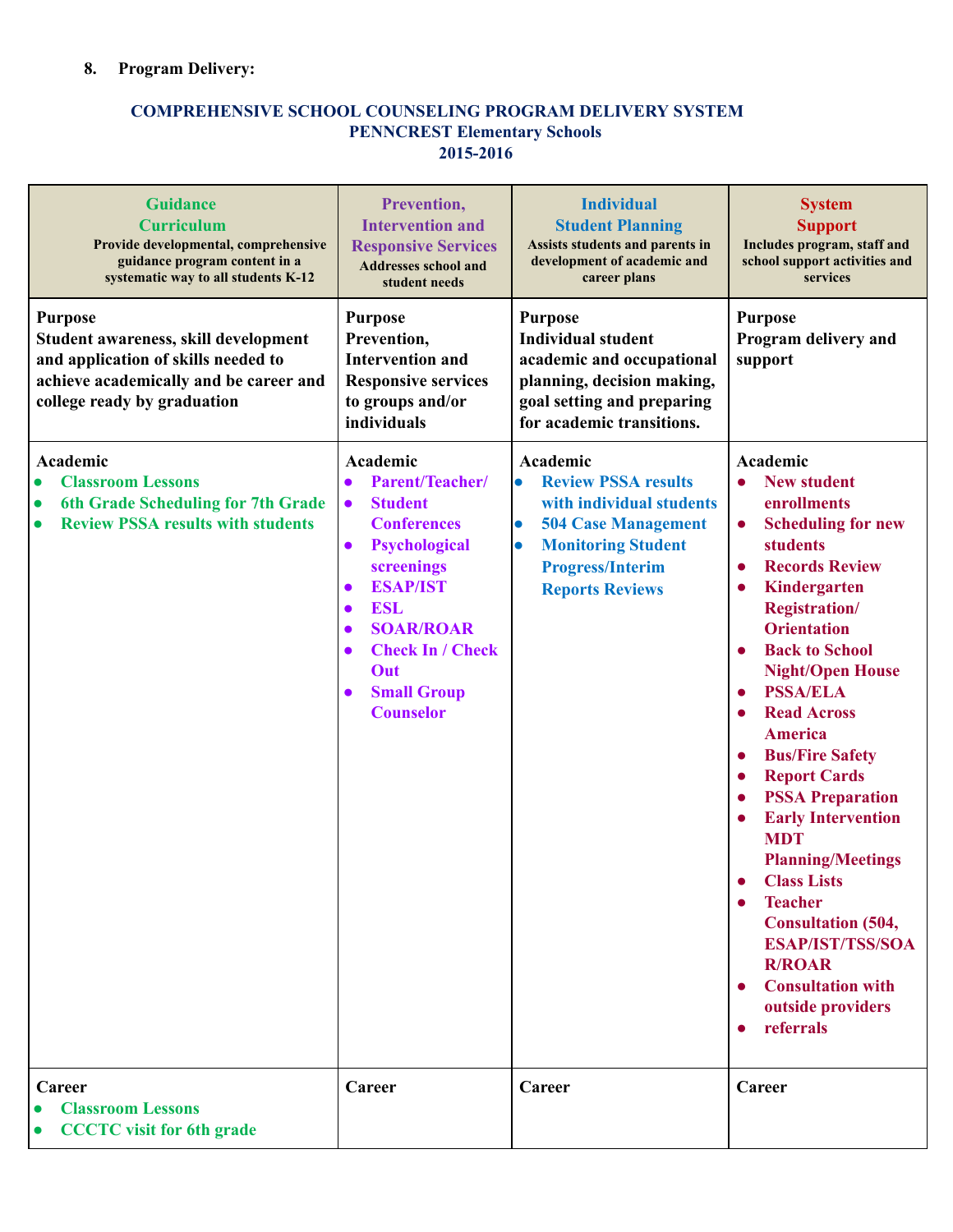| <b>Personal/Social</b><br><b>Classroom Lessons</b><br>$\bullet$<br><b>PBIS Expectations</b><br>$\bullet$<br><b>Bullying Review</b><br>$\bullet$<br><b>Character Education/Virtues</b><br>$\bullet$<br>Women's Services in K, 3, 5<br>$\bullet$<br><b>Great Kindness Challenge</b><br>$\bullet$<br><b>No Name Calling Week</b><br>$\bullet$<br><b>Too Good For Drugs in 2nd grade</b><br>$\bullet$<br><b>Red Ribbon Week</b><br>$\bullet$ | <b>Personal/Social</b><br>Women's<br>$\bullet$<br><b>Services</b><br><b>Purple Up for</b><br>٠<br><b>Military Students</b><br><b>Olweus Student</b><br>$\bullet$<br><b>Survey</b><br><b>Small Group</b><br>$\bullet$<br><b>Counseling</b> | <b>Personal/Social</b><br><b>Individual counseling</b><br>$\bullet$<br><b>Related to school</b><br>$\bullet$<br>transition/other needs<br>as needed<br><b>Check in on new</b><br>$\bullet$<br><b>students</b><br><b>Parent Conferences</b><br>$\bullet$ |                                                                                    |
|------------------------------------------------------------------------------------------------------------------------------------------------------------------------------------------------------------------------------------------------------------------------------------------------------------------------------------------------------------------------------------------------------------------------------------------|-------------------------------------------------------------------------------------------------------------------------------------------------------------------------------------------------------------------------------------------|---------------------------------------------------------------------------------------------------------------------------------------------------------------------------------------------------------------------------------------------------------|------------------------------------------------------------------------------------|
| <b>Percentage of Time</b><br>5%<br><b>ASCA 2005 Recommendation</b><br>$35 - 45%$                                                                                                                                                                                                                                                                                                                                                         | <b>Percentage of Time</b><br>80%<br><b>ASCA 2005</b><br>Recommendation<br>$30 - 40%$                                                                                                                                                      | <b>Percentage of Time 0%</b><br><b>ASCA 2005</b><br>Recommendation<br>$5 - 10\%$                                                                                                                                                                        | <b>Percentage of Time</b><br>15%<br><b>ASCA 2005</b><br>Recommendation<br>$10-15%$ |

**These ASCA percentages vary for Middle School Level**

#### **COMPREHENSIVE SCHOOL COUNSELING PROGRAM DELIVERY SYSTEM for PENNCREST High Schools 20152016**

| <b>Guidance</b><br><b>Curriculum</b><br>Provides developmental,<br>comprehensive guidance<br>program content in a systematic<br>way to all students preK-12.                  | <b>Prevention, Intervention</b><br>and<br><b>Responsive Services</b><br><b>Addresses school and student</b><br>needs.                                                                              | <b>Individual</b><br><b>Student Planning</b><br>Assists students and parents in<br>development of academic and<br>career plans.                                                                                                                                    | <b>System</b><br><b>Support</b><br>Includes program, staff and<br>school support activities and<br>services.                                                                                                                                                 |  |
|-------------------------------------------------------------------------------------------------------------------------------------------------------------------------------|----------------------------------------------------------------------------------------------------------------------------------------------------------------------------------------------------|--------------------------------------------------------------------------------------------------------------------------------------------------------------------------------------------------------------------------------------------------------------------|--------------------------------------------------------------------------------------------------------------------------------------------------------------------------------------------------------------------------------------------------------------|--|
| <b>Purpose</b><br>Student awareness, skill<br>development and application<br>of skills needed to achieve<br>academically and be career<br>and college ready by<br>graduation. | <b>Purpose</b><br><b>Prevention, Intervention</b><br>and Responsive services to<br>groups and/or individuals.                                                                                      | <b>Purpose</b><br>Individual student academic<br>and occupational planning,<br>decision making, goal setting<br>and preparing for academic<br>transitions.                                                                                                         | <b>Purpose</b><br>Program delivery and support.                                                                                                                                                                                                              |  |
| Academic<br>$7^{\text{th}}$ Grade<br><b>Orientation</b><br>7-12 Classroom<br><b>Scheduling lessons</b><br>10th grade<br>◈<br><b>Business Week</b>                             | Academic<br>Quarterly<br>❖<br>progress<br>monitoring<br>Parent phone calls<br><b>Teacher concerns</b><br>◈<br>◈<br><b>Summer</b><br><b>School/Failure</b><br>report<br><b>Failure Letters</b><br>◈ | Academic<br>12th grade<br>◈<br><b>Interviews</b><br>11th grade<br>❖<br><b>Interviews</b><br><b>New Enrollments</b><br>◈<br><b>Schedule Changes</b><br>❖<br>504<br>◈<br>Casemanagement<br><b>Meetings/Referral</b><br>❖<br>s for At-Risk<br><b>Students (Tier 2</b> | Academic<br><b>Consultation with</b><br>◈<br>staff/parents<br><b>Record Reviews</b><br>◈<br><b>PSAT</b> registration<br>❖<br>administration/orde<br>ring<br><b>Keystone/PSSA</b><br>❖<br>administration/<br>training/inventoryin<br>g<br>AP registration and |  |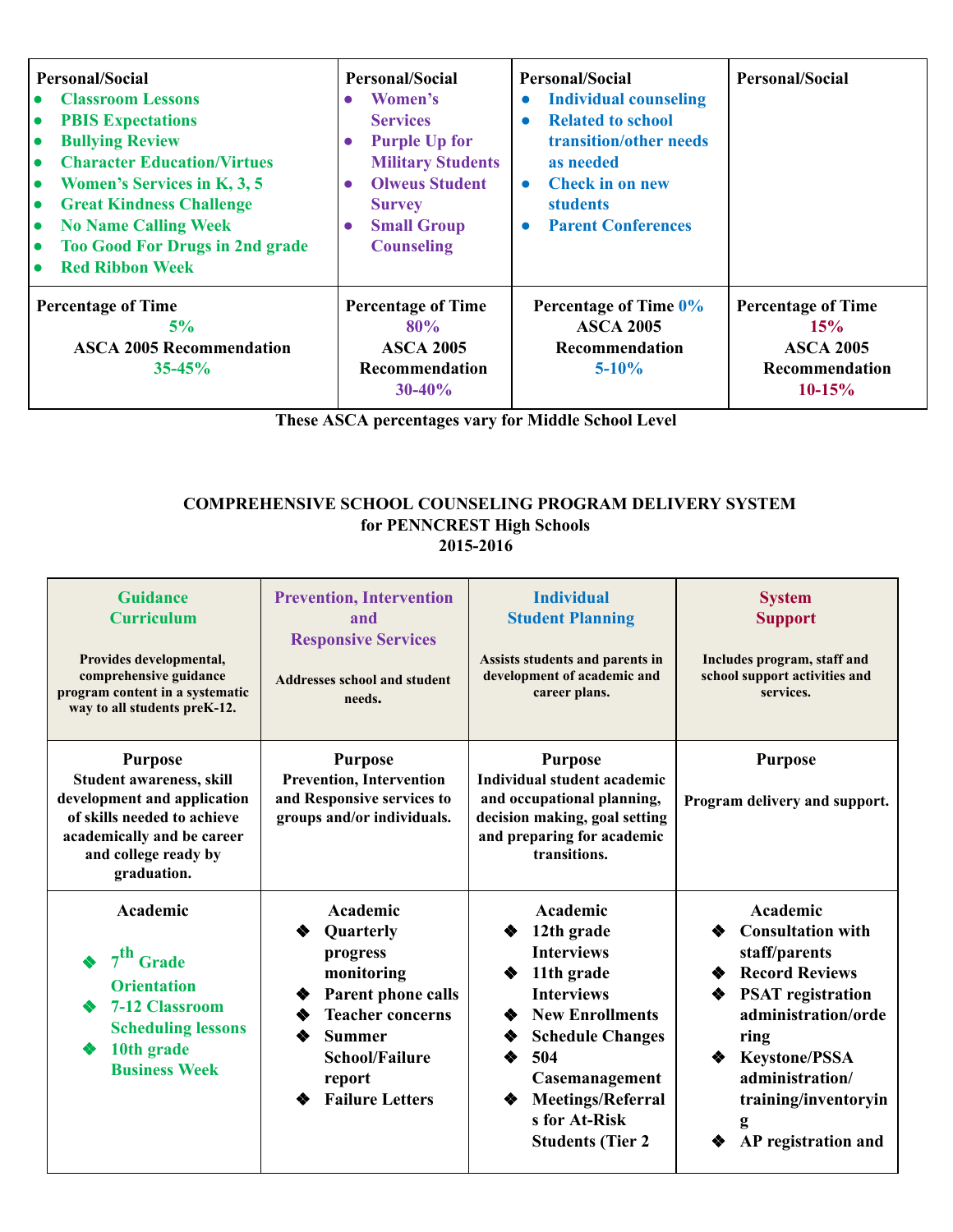|                                                  |                                     | and Tier 3)<br>Individual<br>◈<br>scheduling<br>meetings | proctoring<br><b>Keystone setup</b><br>❖<br><b>Master schedule</b><br>❖<br>revisions/changes<br><b>Honor Reports</b><br>❖<br><b>Course Planning</b><br>❖<br>and Selection book<br>updates<br>Scholarship<br>information<br><b>Awards Ceremony</b><br>❖<br>❖ Print/Send Final<br><b>Transcripts</b><br>Year end<br>❖<br><b>Permanent Grade</b><br><b>Labels</b> |
|--------------------------------------------------|-------------------------------------|----------------------------------------------------------|----------------------------------------------------------------------------------------------------------------------------------------------------------------------------------------------------------------------------------------------------------------------------------------------------------------------------------------------------------------|
| Career<br><b>9TH Grade</b>                       | Career<br>9th Grade                 | Career<br><b>Course selection</b><br>❖                   | Career<br><b>College Rep Visits</b><br>❖                                                                                                                                                                                                                                                                                                                       |
| classroom visits by<br><b>CCCTC</b>              | <b>CCCTC</b><br><b>Interviews</b>   | <b>College Apps</b><br>❖<br><b>Letters of</b><br>❖       | <b>Financial Aid Night</b><br>❖                                                                                                                                                                                                                                                                                                                                |
| <b>9th Grade CCCTC</b><br>❖<br><b>Tours</b>      | 9th Grade<br>❖<br><b>CCCTC</b> work | <b>Recommendations</b><br>$Co$ -op<br>❖                  |                                                                                                                                                                                                                                                                                                                                                                |
| 11th grade ASVAB<br>❖                            | sessions                            | Coordination                                             |                                                                                                                                                                                                                                                                                                                                                                |
| <b>11th Grade PSAT</b><br>❖<br>results           |                                     | <b>NCAA</b><br>❖<br>coordination/maili                   |                                                                                                                                                                                                                                                                                                                                                                |
| 11th Grade<br>❖<br><b>College/ Career</b>        |                                     | ngs                                                      |                                                                                                                                                                                                                                                                                                                                                                |
| Fair<br><b>8th Grade Career</b>                  |                                     |                                                          |                                                                                                                                                                                                                                                                                                                                                                |
| <b>Portfolio</b>                                 |                                     |                                                          |                                                                                                                                                                                                                                                                                                                                                                |
| 8th Grade 4 year<br>❖<br><b>Program of Study</b> |                                     |                                                          |                                                                                                                                                                                                                                                                                                                                                                |

| <b>Personal/Social</b><br>9th grade<br>❤<br><b>Freshman Retreat</b><br>(2 of 3 high)<br>schools)<br>10th grade<br>◈<br><b>Health-Break</b><br><b>Free from</b><br><b>Depression</b> | <b>Personal/Social</b><br><b>❖</b> SAP team<br>member/case<br>manager<br><b>Crisis response</b><br>◈<br>Food/Clothing<br>❖<br>drives<br>meet with at-risk<br><b>students</b><br><b>Small groups</b><br>◈ | <b>Personal/Social</b><br><b>Individual</b><br>◈<br>counseling & peer<br>counseling as<br>needed | <b>Personal/Social</b><br>Crisis team member<br>◈<br>Participation in<br>◈<br><b>SAP</b> team meetings<br><b>SWPBS</b> team<br>❖<br>member<br><b>Open House</b><br>◈<br><b>JPO/CYS</b><br>չ<br>consultation<br><b>MH/Aftercare plans</b><br>❖ |
|-------------------------------------------------------------------------------------------------------------------------------------------------------------------------------------|----------------------------------------------------------------------------------------------------------------------------------------------------------------------------------------------------------|--------------------------------------------------------------------------------------------------|-----------------------------------------------------------------------------------------------------------------------------------------------------------------------------------------------------------------------------------------------|
| <b>Percentage of Time</b>                                                                                                                                                           | <b>Percentage of Time</b>                                                                                                                                                                                | <b>Percentage of Time</b>                                                                        | <b>Percentage of Time</b>                                                                                                                                                                                                                     |
| 15%                                                                                                                                                                                 | 20%                                                                                                                                                                                                      | 35%                                                                                              | 30%                                                                                                                                                                                                                                           |
| <b>ASCA 2005 Recommends:</b>                                                                                                                                                        | <b>ASCA 2005 Recommends:</b>                                                                                                                                                                             | <b>ASCA 2005</b>                                                                                 | <b>ASCA 2005 Recommends:</b>                                                                                                                                                                                                                  |
| $15 - 25%$                                                                                                                                                                          | $25 - 35\%$                                                                                                                                                                                              | Recommends: 25-35%                                                                               | 15-20%                                                                                                                                                                                                                                        |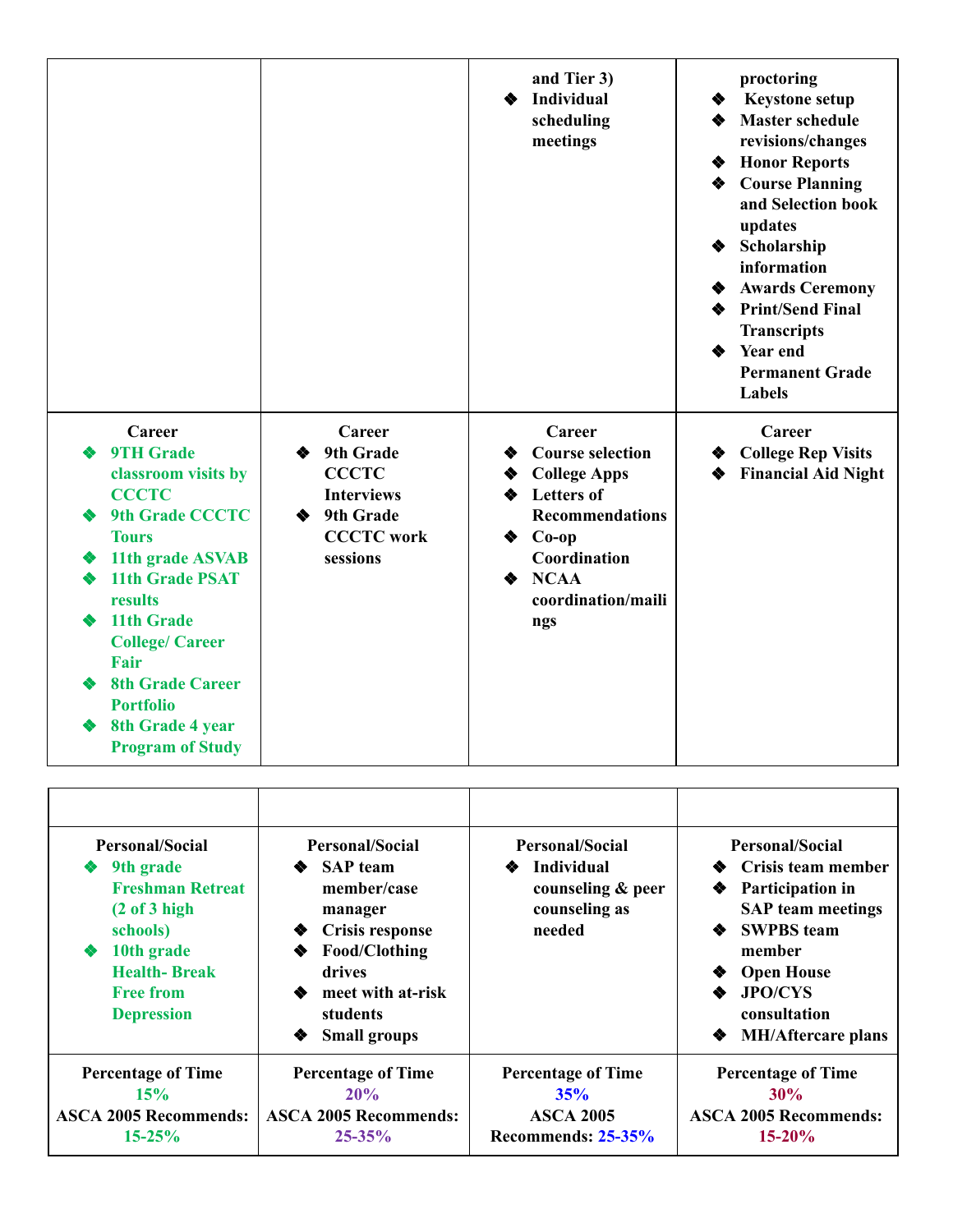#### **9. Curriculum Action Plan: Attach the excel curriculum document For all activities linked to standards in all three domains. (Use black for current and red for proposed).**

#### **See Attachment**

https://docs.google.com/spreadsheets/d/1oQSlx1uzNvxduUwurmkfYoIvSurz2sggX-9tj6bcC60/edit#gid=176 **[9927230](https://docs.google.com/spreadsheets/d/1oQSlx1uzNvxduUwurmkfYoIvSurz2sggX-9tj6bcC60/edit#gid=1769927230)**

#### 10. Career & Post-Secondary Resources

#### **Eileen Mullen (K12 Career to Workforce Alliance), is assisting with development for Crawford County**

| <b>Intermediary Organizations</b>              | Connecting, Collaborating, Convening Organizations<br>Ex: Business/Education Partnerships, Regional Career Ed.<br>Partnerships                                                                                   |
|------------------------------------------------|------------------------------------------------------------------------------------------------------------------------------------------------------------------------------------------------------------------|
| <b>Umbrella Organizations</b>                  | Organizations that represent a large group of business<br>organizations with a common mission<br>Ex: Chamber of Commerce, Builders Associations                                                                  |
| <b>Community State</b><br><b>Organizations</b> | Agencies representing community and state initiatives,<br>service to communities<br>Ex: CareerLink, Youth Council, United Way                                                                                    |
| <b>Individual Contacts</b>                     | Contacts acquired through networking and interaction<br>Ex: Chamber of Commerce, Technology Council                                                                                                              |
| <b>Community/Business</b><br><b>Meetings</b>   | Meetings, which bring cross/community members together to<br>promote growth to further a cause.<br>Ex: Healthcare Career Day, Green Center Opening                                                               |
| <b>Internet Based Links</b>                    | Websites educating others and promoting career development<br>and related topics.<br>www.pacareerstandards.com<br>www.onetcenter.org                                                                             |
| <b>Media/Advertising</b>                       | Marketing Various Methods that provide contacts, career<br>awareness, ideas and workforce information<br>Ex: Billboards, Radio and TV ads, Social Media, Newspaper<br><b>Inserts, Community Program Booklets</b> |
| <b>Publication/Documents</b>                   | Hard Copy Materials that offer contacts and career/workforce<br>information<br>Ex: PA Career Guide, Newspaper Inserts, Community<br>Program Booklets.                                                            |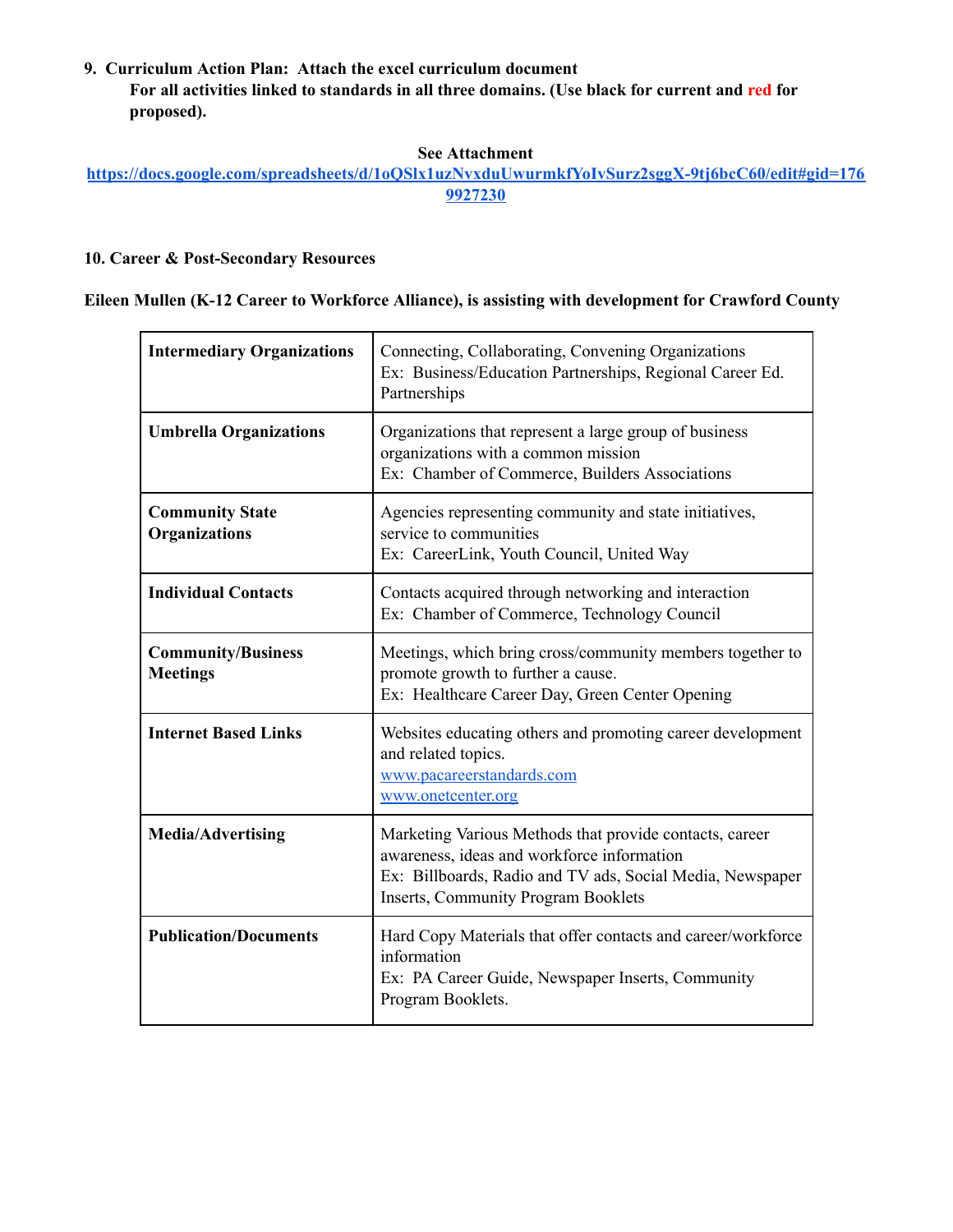**11. Individualized Academic/Career Plan:**

**Student Name\_\_\_\_\_\_\_\_\_\_\_\_\_\_\_\_\_\_\_\_\_\_\_\_\_\_\_\_\_\_\_\_\_\_\_\_\_\_\_\_ ID#\_\_\_\_\_\_\_\_\_\_\_\_\_\_\_\_\_\_\_\_\_\_\_\_\_\_\_**

**Graduating Class of 20\_\_\_\_\_\_**

**After completing high school, I plan to\_\_\_\_\_\_\_\_\_\_\_\_\_\_\_\_\_\_\_\_\_\_\_\_\_\_\_\_\_\_\_\_\_\_\_\_\_\_\_\_\_\_\_\_\_\_\_\_\_\_**

## **MY FOUR-YEAR PROGRAM OF STUDY**

**\_\_\_\_\_\_\_\_\_\_\_\_\_\_\_\_\_\_\_\_\_\_\_\_\_\_\_\_\_\_\_\_\_\_\_\_\_\_\_\_\_\_\_\_\_\_\_\_\_\_\_\_\_\_\_\_\_\_\_\_\_\_\_\_\_\_\_\_\_\_\_\_\_\_\_\_\_\_\_\_\_\_\_\_\_\_\_\_\_\_**

| <b>REQUIRED</b><br><b>COURSES</b>   | #OF<br><b>CREDITS</b><br><b>REQUIRED</b> | $9TH$ GRADE<br>(FRESHMAN)                              | $10^{TH}$ GRADE<br>(SOPHOMORES)                           | $11$ <sup>TH</sup> GRADE<br>(JUNIORS)                     | 12TH GRADE<br>(SENIORS)                                                        |
|-------------------------------------|------------------------------------------|--------------------------------------------------------|-----------------------------------------------------------|-----------------------------------------------------------|--------------------------------------------------------------------------------|
| <b>ENGLISH</b>                      | $\overline{\mathbf{4}}$                  | <b>ENGLISH 9</b>                                       | <b>ENGLISH 10</b><br><b>ACADEMIC</b><br><b>ENGLISH 10</b> | <b>ENGLISH 11</b><br><b>ACADMEIC</b><br><b>ENGLISH 11</b> | <b>ENGLISH 12</b><br><b>ACADEMIC</b><br><b>ENGLISH 12</b><br><b>AP ENGLISH</b> |
| <b>MATHEMATICS</b>                  | 3/4                                      |                                                        |                                                           |                                                           |                                                                                |
| <b>SCIENCE</b>                      | 3/4                                      | <b>GLOBAL</b><br><b>SCIENCE 9</b>                      | <b>BIOLOGY</b>                                            |                                                           |                                                                                |
| <b>SOCIAL</b><br><b>STUDIES</b>     | $\overline{\mathbf{4}}$                  | <b>AMERICAN</b><br><b>CULTURES 2</b>                   | <b>AMERICAN</b><br><b>CULTURES 3</b>                      | <b>WORLD</b><br><b>HISTORY</b>                            | <b>GOVERNMENT/</b><br><b>ECONOMICS</b>                                         |
| PHYS. ED                            | $\overline{2}$                           | PHYS. ED                                               | PHYS. ED                                                  | PHYS. ED                                                  | PHYS. ED                                                                       |
| <b>HEALTH</b>                       | $\cdot$ 5                                |                                                        | <b>HEALTH</b>                                             |                                                           |                                                                                |
| <b>HUMANITES</b>                    | $\overline{2}$                           | FAM. & CON.<br><b>SCIENCE1/</b><br><b>THEATER ARTS</b> |                                                           |                                                           |                                                                                |
| <b>TECHNOLOGY</b><br><b>CREDITS</b> | $\mathbf{1}$                             | <b>COMPUTER</b><br><b>APPLICATIONS</b><br>(.5)         |                                                           |                                                           |                                                                                |
| <b>ELECTIVES</b>                    | 9                                        |                                                        |                                                           |                                                           |                                                                                |
| <b>TOTAL</b><br><b>CREDITS</b>      | 28.5                                     |                                                        |                                                           |                                                           |                                                                                |

PARENT SIGNATURE\_\_\_\_\_\_\_\_\_\_\_\_\_\_\_\_\_\_\_\_\_\_\_\_\_\_\_\_\_\_\_\_\_\_\_\_\_\_\_\_\_\_\_\_ DATE\_\_\_\_\_\_\_\_\_\_\_\_\_\_\_\_\_\_\_\_\_

\*The form shown above will be utilized during the 20152016 SY with 8th grade students. It will be kept as part of the Career Portfolio and be reviewed on an annual basis as part of the scheduling process.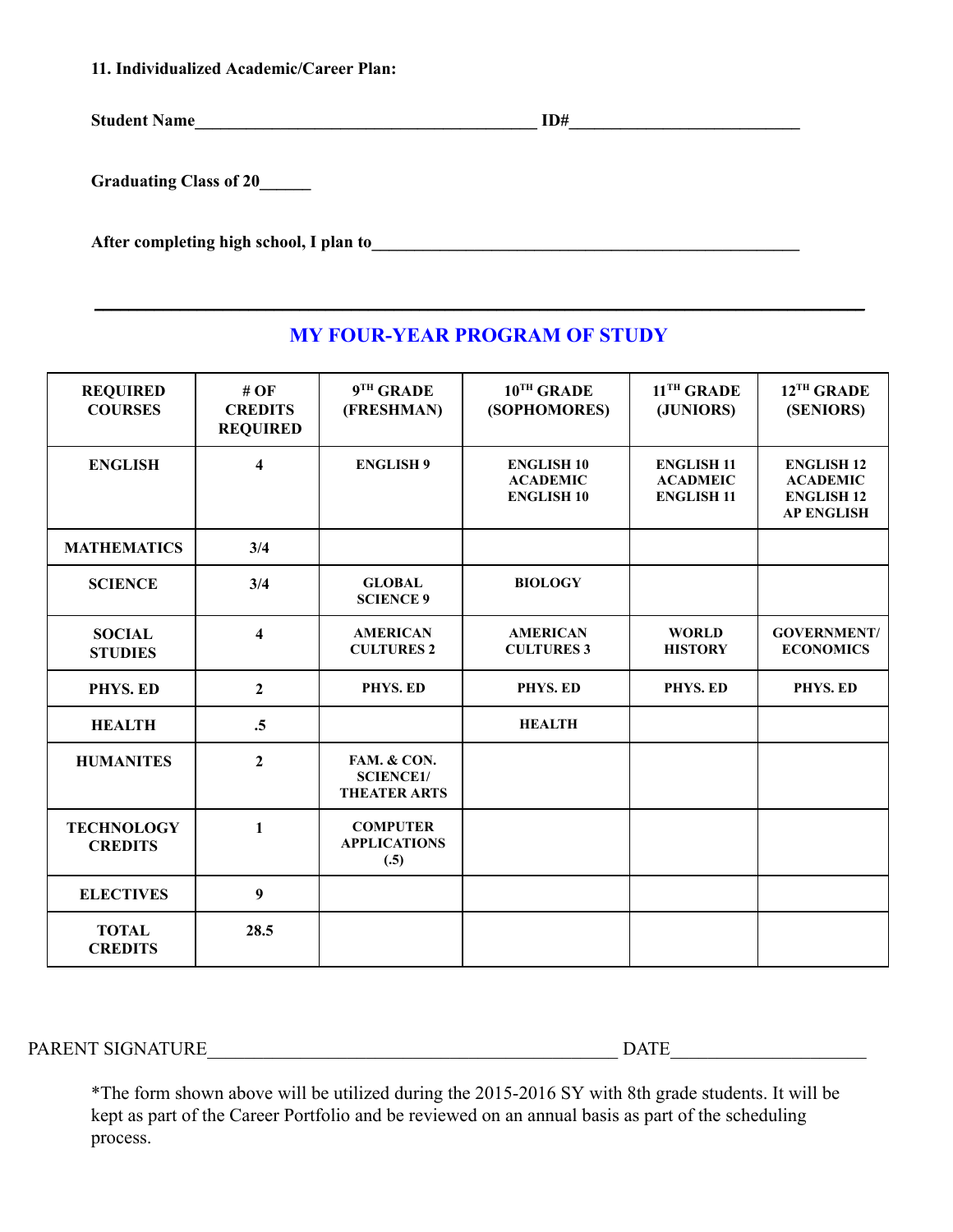#### **12. Career and Technical Center Strategy Describe your activities/events and Interventions for increasing awareness for students/parents and educators regarding your local Career and Technical Center.**

In the 2015-2016 school year all 6th grade students in PENNCREST School District will be introduced to and tour the CCCTC. Additionally, 9th grade students will have a classroom visit from the CCCTC Counselor, tour the facility, and apply to the shops they are interested in. They will also participate in work sessions in the spring prior to scheduling for the following school year. Parents will receive notification of summer camps at the center, and receive notification of their students acceptance into the CCCTC programs when applicable.

Educators will be exposed to the tech center on a rotating basis when they assist as chaperones on the student visits. We would like to increase teacher exposure to the center, however, budgetary constraints prevent this at this time.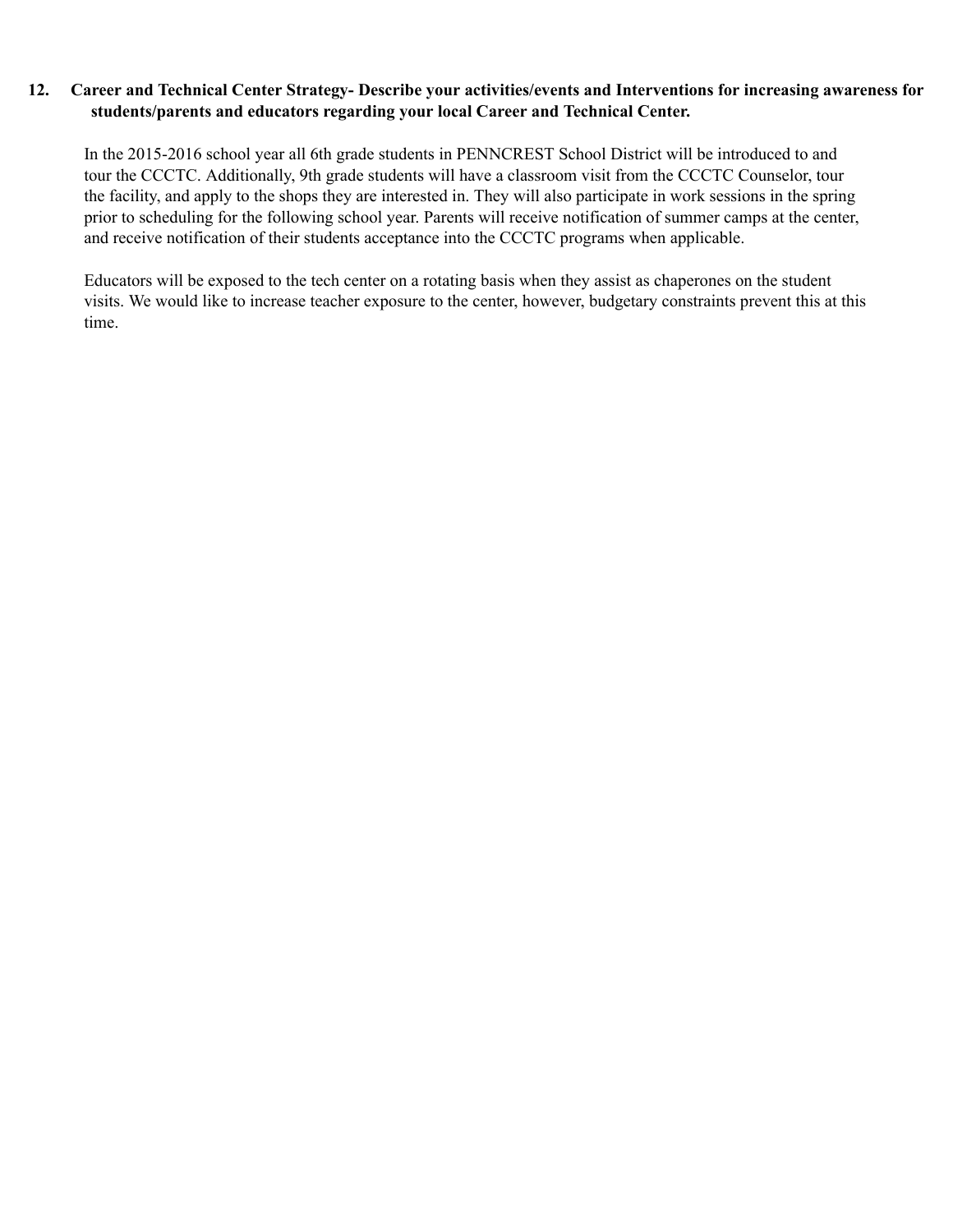### 13.  **PENNCREST SCHOOL DISTRICT School Counselor Job Descriptions:**

#### **Position Title:** Elementary Guidance Counselor (K-6) **Reports To:** Building Principal or Designee

Goal: To enable students to draw the greatest benefit from the instructional programs of the schools by assisting students in: A) Identifying options and making choices B) Counseling groups of students

**Qualifications:**  Valid PA Certificate in Elementary School Counseling, possess aptitude for successful performance of duties assigned

#### **Position Responsibilities:**

- 1. Provide for the enrollment needs, orientation and follow up of new students.
- 2. Assist the administration in planning, implementing and maintenance of student achievement.
- 3. Oversee, implement and interpret the PENNCREST standardized testing and assessment program.
- 4. Organize and implement the guidance curriculum program.
- 5. Advise and assess students in individual growth and development.
- 6. Provide responsive services to meet the needs of students, parents, teachers and administration.
- 7. Plan and implement system support activities to enhance building and district programs.
- 8. Coordinate and implement various special services for students, parents, and teachers.
- 9. Oversee and maintain accurate and current student records.
- 10. Develop and manage guidance department logistics.
- 11. Develop and provide special programming for Title I students.
- 12. Perform all other job-related tasks as directed by the administration.